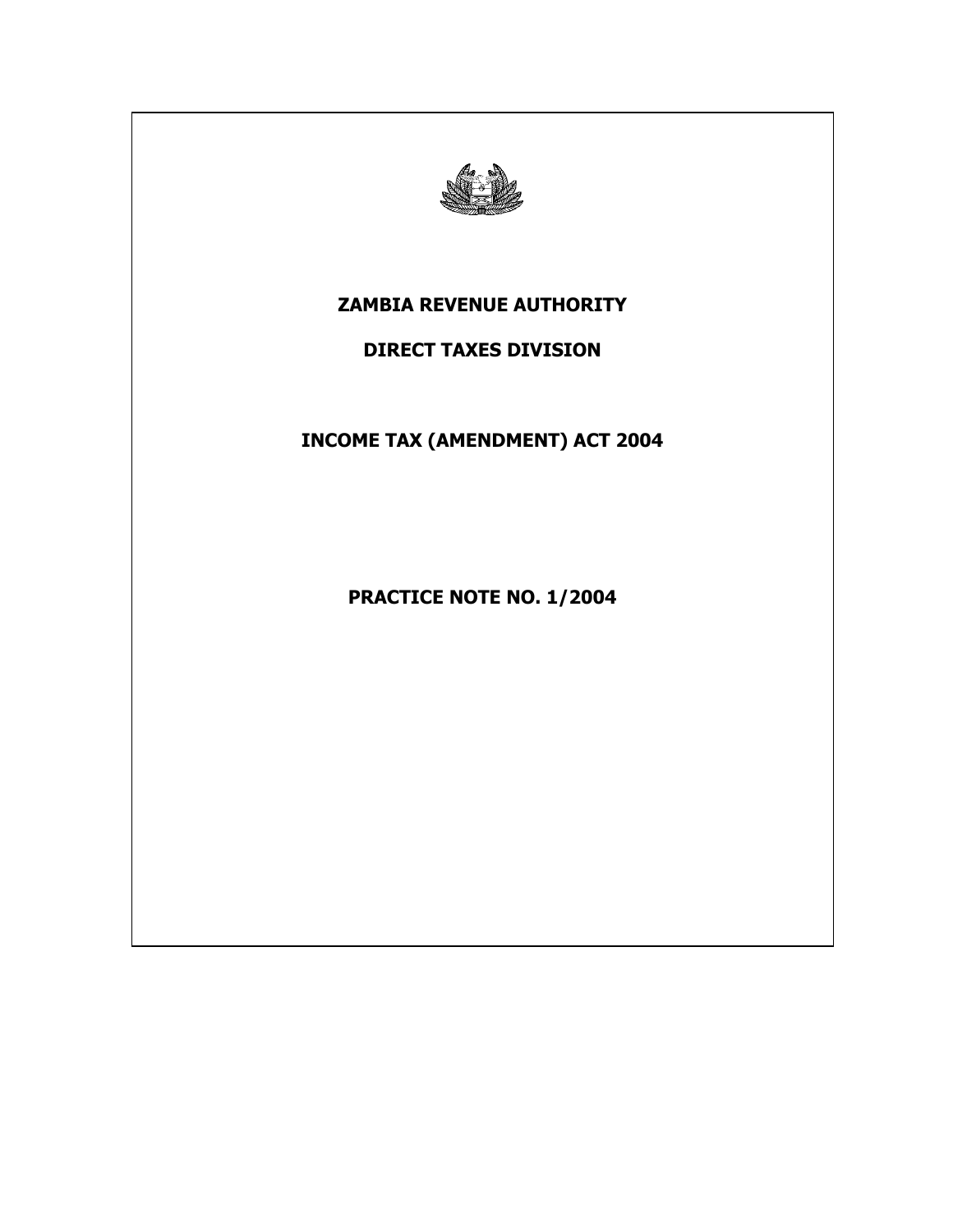## **CONTENTS**

|    |                                                                            | PAGF |
|----|----------------------------------------------------------------------------|------|
| 1. | <b>GENERAL</b>                                                             | 3    |
| 2. | SUMMARY OF THE PRINCIPAL CHANGES<br>IN THE INCOME TAX (AMENDMENT) ACT 2004 | 4    |
| 3. | <b>COMMENTARY ON THE INCOME TAX</b><br>(AMENDMENT) ACT 2004                | 6    |
| 4. | <b>OTHER MATTERS</b>                                                       | 14   |
| 5. | ZAMBIA REVENUE AUTHORITY -<br>DIRECT TAXES DIVISION OFFICES.               | 25   |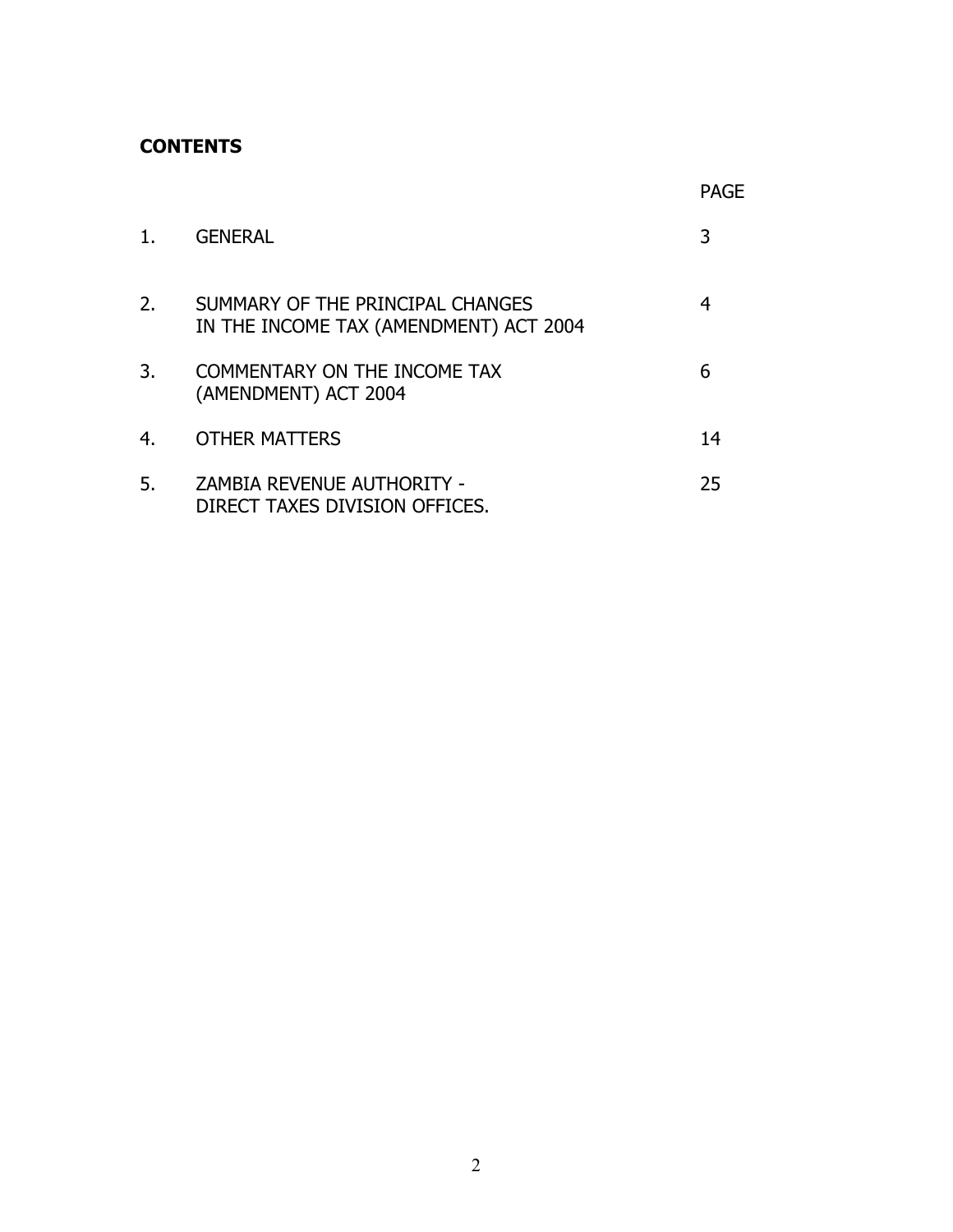## **1.0 GENERAL**

This **PRACTICE NOTE** describes the various changes introduced by the Income Tax (Amendment) Act 2004.

The commentary is for general guidance only and is not to be taken as authority in any particular case.

The commentary is not exhaustive and does not, therefore, affect any person's right of appeal on any point concerning their liability to tax, nor does it preclude any discretionary treatment which may be allowed under the Act.

Inquiries may be made at the nearest office of the Zambia Revenue Authority, Direct Taxes Division or Advice Centres, Lusaka and Kitwe.

## **C0MMISSIONER-GENERAL**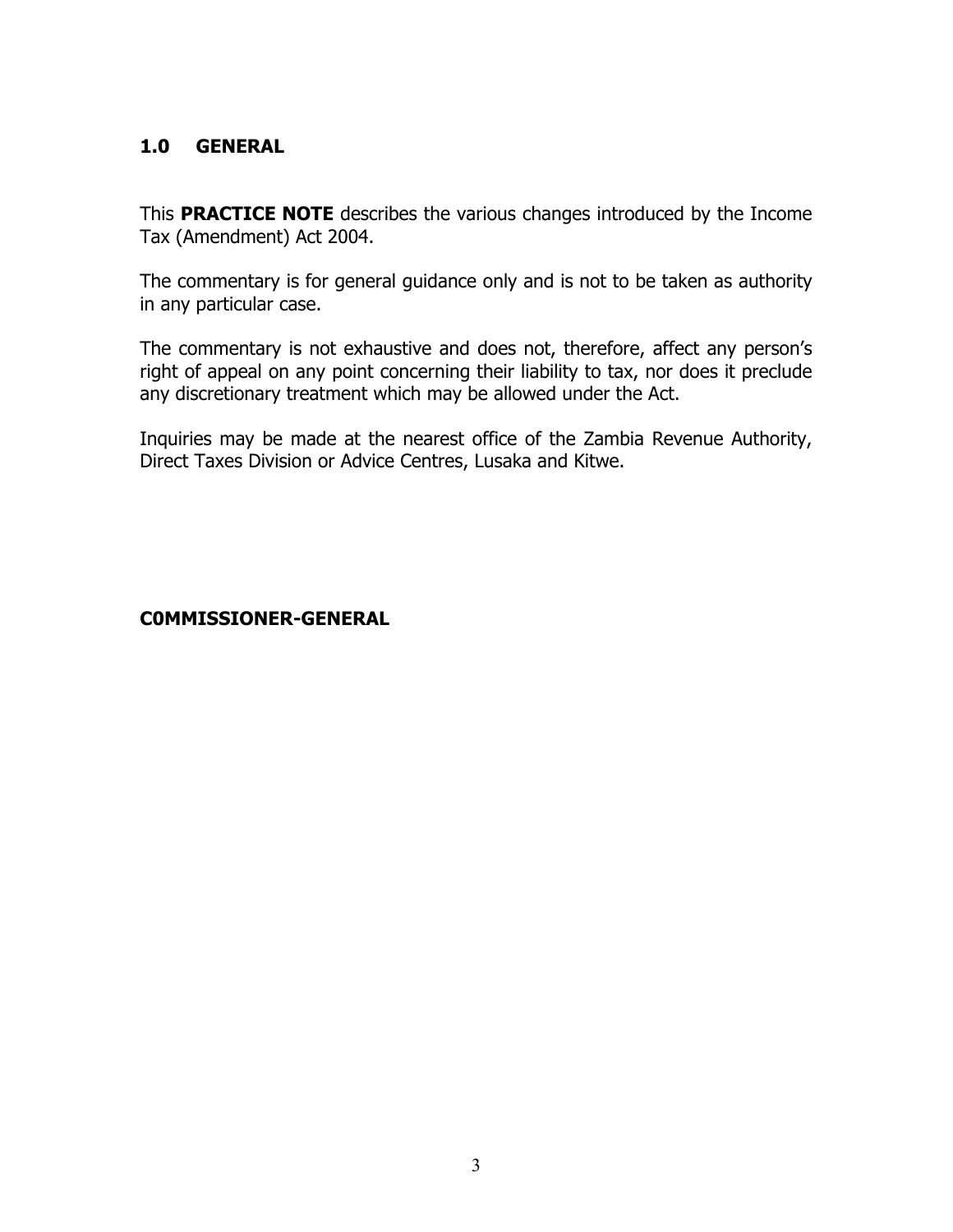## **2.0 A SUMMARY OF PRINCIPAL CHANGES**

| <b>AMENDMENT</b><br><b>EFFECTIVE</b> | <b>ITA</b>                     | <b>SUBJECT</b>                                                                                                                            |                |
|--------------------------------------|--------------------------------|-------------------------------------------------------------------------------------------------------------------------------------------|----------------|
| <b>ACT</b><br><b>CLAUSE</b>          | <b>SECTION</b>                 |                                                                                                                                           | <b>DATE</b>    |
| 1                                    | $\mathbf{1}$                   | Title and Commencement.                                                                                                                   | $01 - 04 - 04$ |
| 2                                    | 12                             | Provides for notices to be served 01-04-04<br>electronically                                                                              |                |
| 3(a)                                 | 64A(1)                         | Makes reference to Part I of the $01 - 04 - 04$<br>Ninth Schedule                                                                         |                |
| 3(b)                                 | 64A(2)                         | Introduces a presumptive tax on<br>annual turnover of two hundred<br>million Kwacha and below at the<br>rate of 3 percent as a final tax. | $01 - 04 - 04$ |
| 4                                    | 79                             | Provides for structuring of the<br>payment of overdue tax.                                                                                | $01 - 04 - 04$ |
| 5                                    | 82A                            | Increases the exempt portion of<br>interest from K25,000 to K62,500<br>per month.                                                         | $01 - 04 - 04$ |
| 6(a)                                 | $2^{nd}$ Sch.<br>para. $6A(1)$ | Clarifies the tax treatment of<br>interest on treasury bills, etc.<br>received by exempt organisations<br>subject to withholding tax      | $01 - 04 - 04$ |
| 6(a)                                 | $2^{nd}$ Sch.<br>para. $6A(2)$ | Defines the meaning of securities 01-04-04                                                                                                |                |
| 6(b)                                 | $2^{nd}$ Sch.                  | Increases the annual exempt<br>paras.9(4) and 9(5) portion of interest from K300,000<br>to K750,000                                       | $01 - 04 - 04$ |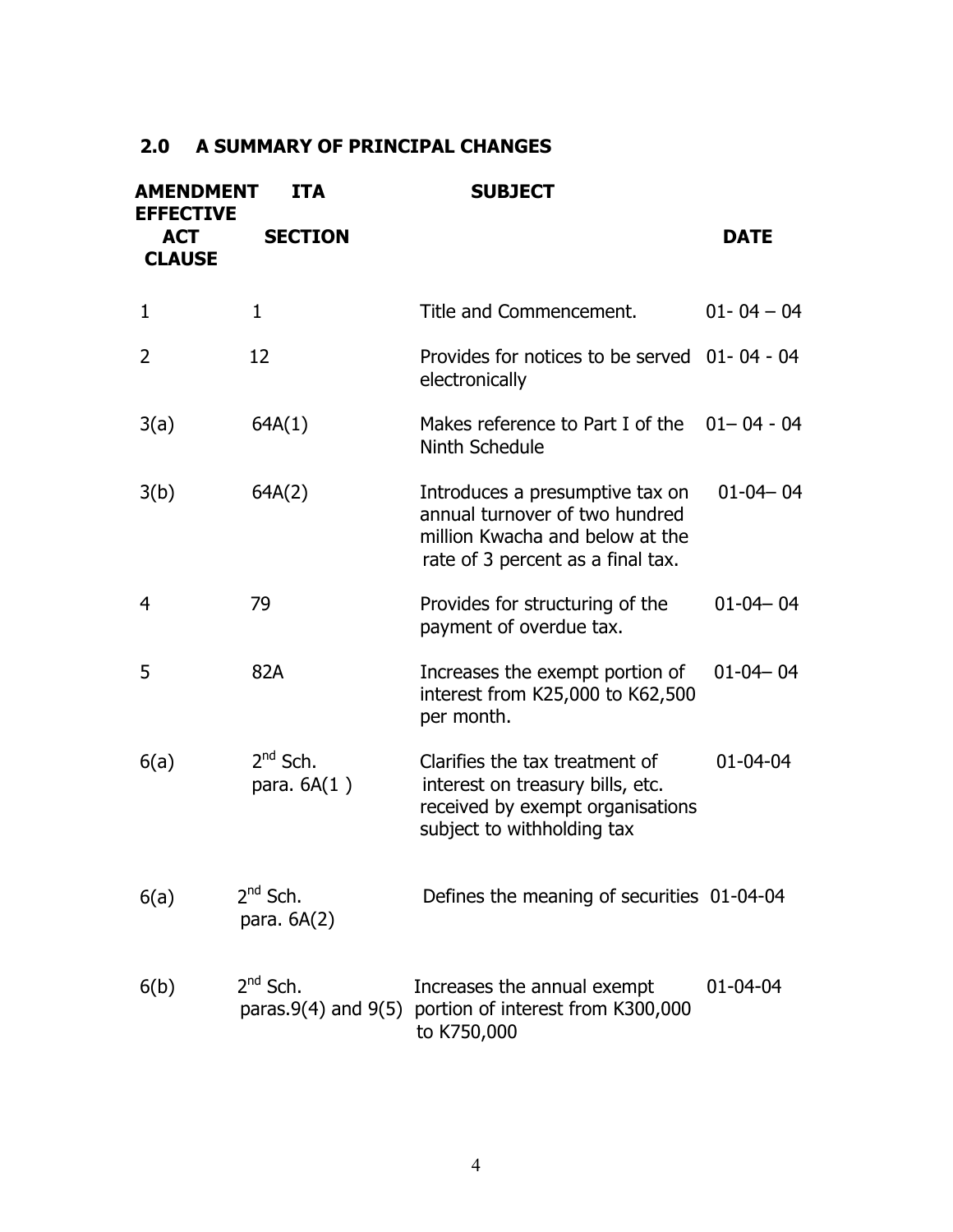| $\overline{7}$            | 4 <sup>th</sup> Sch.<br>para. 2(2)(b)(i) | Allows a refund of employer's<br>contribution under a defined<br>contributory pension scheme                                                                         | $01 - 04 - 04$ |
|---------------------------|------------------------------------------|----------------------------------------------------------------------------------------------------------------------------------------------------------------------|----------------|
| 8                         | $6th$ Sch.<br>Para.1                     | Increases farm dwelling<br>allowance, from K5,000,000 to<br>K10,000,000.                                                                                             | $01 - 04 - 04$ |
| 9                         | $9th$ Sch.                               | Repeals and replaces the Ninth<br>Schedule.                                                                                                                          | $01 - 04 - 04$ |
| 10(a)                     | Charging Sch.                            | Provides for the taxation of<br>employers' contribution from<br>a defined contributory fund<br>or scheme.                                                            | $01 - 04 - 04$ |
| 10(b)(i)                  | Charging Sch.                            | Increases the threshold of<br>exempt income from K1,920,000<br>to K3,120,000 per annum                                                                               | $01 - 04 - 04$ |
| 10(b)<br>$(ii)$ & $(iii)$ | Charging Sch.                            | Broadens and increases the<br>tax bands                                                                                                                              | $01 - 04 - 04$ |
| 10(c)(a)                  | Charging Sch.                            | Removes preferential corporate<br>tax rate on companies listed on<br>the Lusaka Stock Exchange and<br>introduces modified tax incentives<br>for new listed companies | $01 - 04 - 04$ |
| 10(c)(b)                  | Charging Sch.                            | Clarifies the taxation of companies 01-04-04<br>carrying on mining operations.                                                                                       |                |

# **2.1 OTHER CHANGES**

| Section 44(L) | Increases the amount of the | 01-04-04 |
|---------------|-----------------------------|----------|
|               | Personal - to - holder car  |          |
|               | benefit disallowed          |          |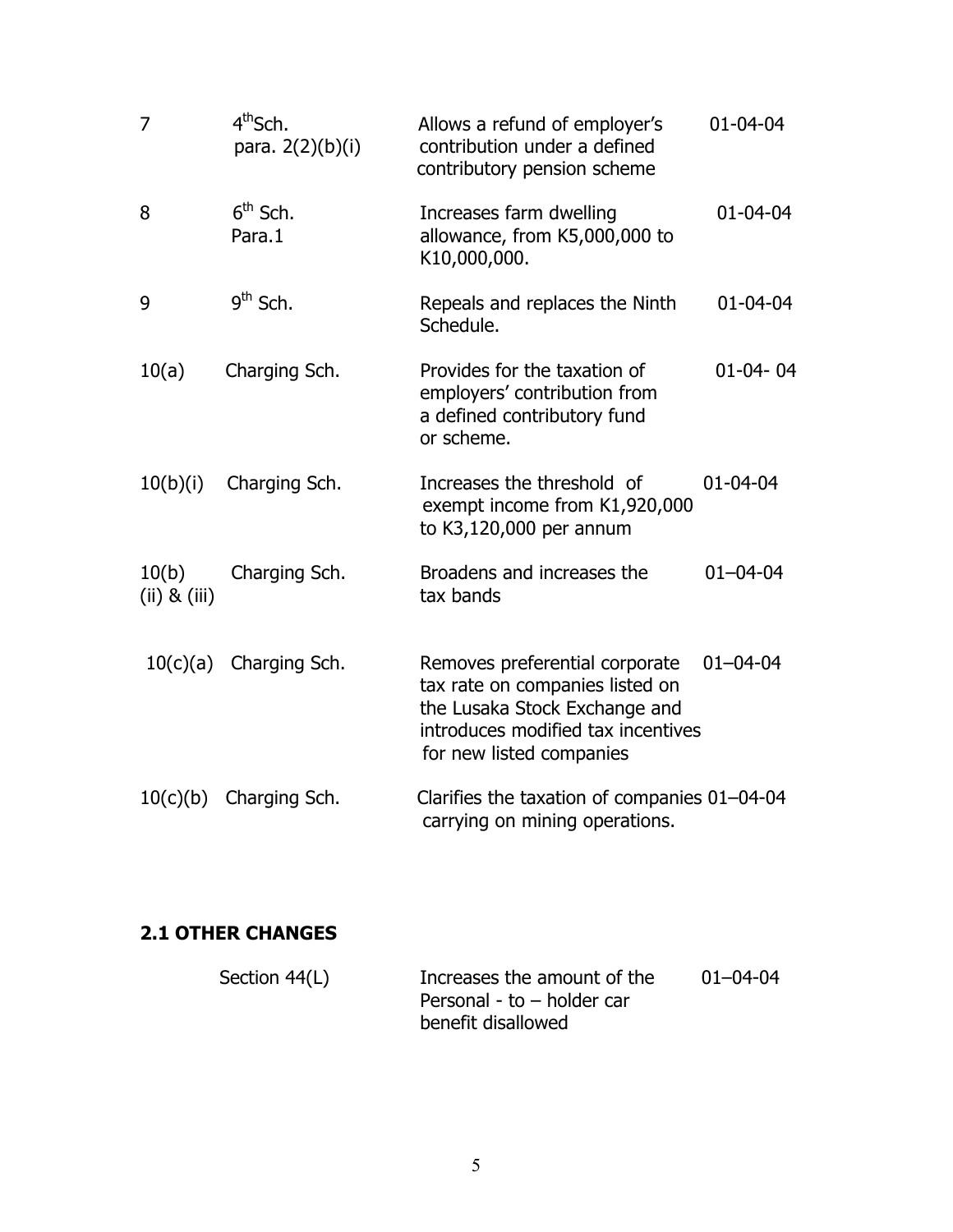### **3.0 COMMENTARY**

#### **3.1 SECTION 12: NOTICE AND SERVICE**

Business is to a greater extent being conducted using electronic media such as e-mail, telefax, etc. The amendment allows the Commissioner-General to serve notices electronically.

Taxpayers may also serve notices to the Commissioner-General electronically.

#### **3.2 SECTION 64A(i): STANDARD ASSESSMENT**

The rates of presumptive tax on individuals or partnerships carrying on the business of public passenger transport are now set out in Part I of the Ninth schedule.

#### **3.3 SECTION 64A(ii): STANDARD ASSESSMENT**

The amendment empowers the Commissioner-General to make a standard assessment requiring any person carrying on any business, with a turnover of K200,000,000 or less to pay tax on turnover at the rate of 3%.

This amendment excludes individuals and partnerships carrying on the business of public passenger transport.

## **3.4 SECTION 79: RECOVERY AND PROCEEDINGS**

The amendment authorises the Commissioner-General to reschedule the payment of tax due.

The Commissioner General shall notify the individual or person in writing, of the dates in which he has to settle the tax owing.

The amendment further gives authority to the Commissioner-General to allow the tax debt to be paid in instalments.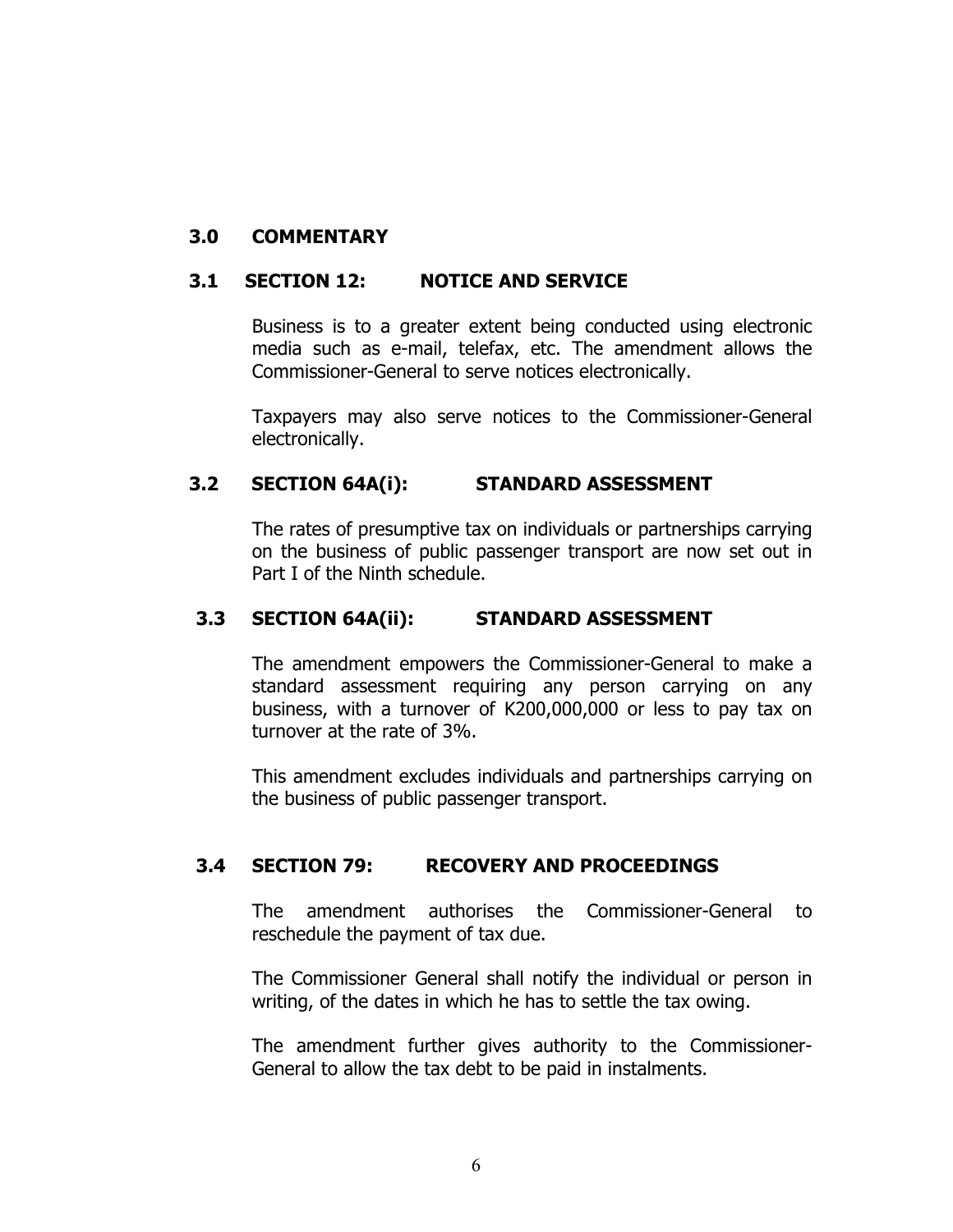#### **3.5 SECTION 82A(1): DEDUCTION OF TAX FROM CERTAIN PAYMENTS**

The exempt portion of bank interest paid to an individual per month, has been increased from K25,000 to K62,500.

## **3.6 SECOND SCHEDULE: EXEMPTIONS**

#### **(a) Paragraph 6A(1)**

The amendment reaffirms that any interest on treasury bills, Government bonds, corporate bonds, development bonds or any financial instruments or securities received by any charitable institution, body, person or trust listed below shall be subject to withholding tax under section 82A.

#### **(b) Paragraph 6A(2)**

The definition of 'securities' in the Income Tax Act, will have the same meaning as assigned to it by section 2 of the Securities Act chapter 354 of the Laws of Zambia.

The current practice of the Zambia Revenue Authority has been to deduct withholding tax on interest earned on Government bonds, corporate bonds, or any other financial instrument by the following organisations listed under:

#### (a) Sub paragraph (1) of paragraph 5;

- Local authorities
- □ Registered trade unions
- Agricultural society, mining society or commercial society, whether corporate or unincorporated, or any other society having similar objects, not operating for the private gain or profits of its members.
- Club, society or association organised and operated only for social welfare, civil improvement, pleasure, recreation or like purposes, if its income, whether current or accumulated, may not in any way be received by any member or shareholder.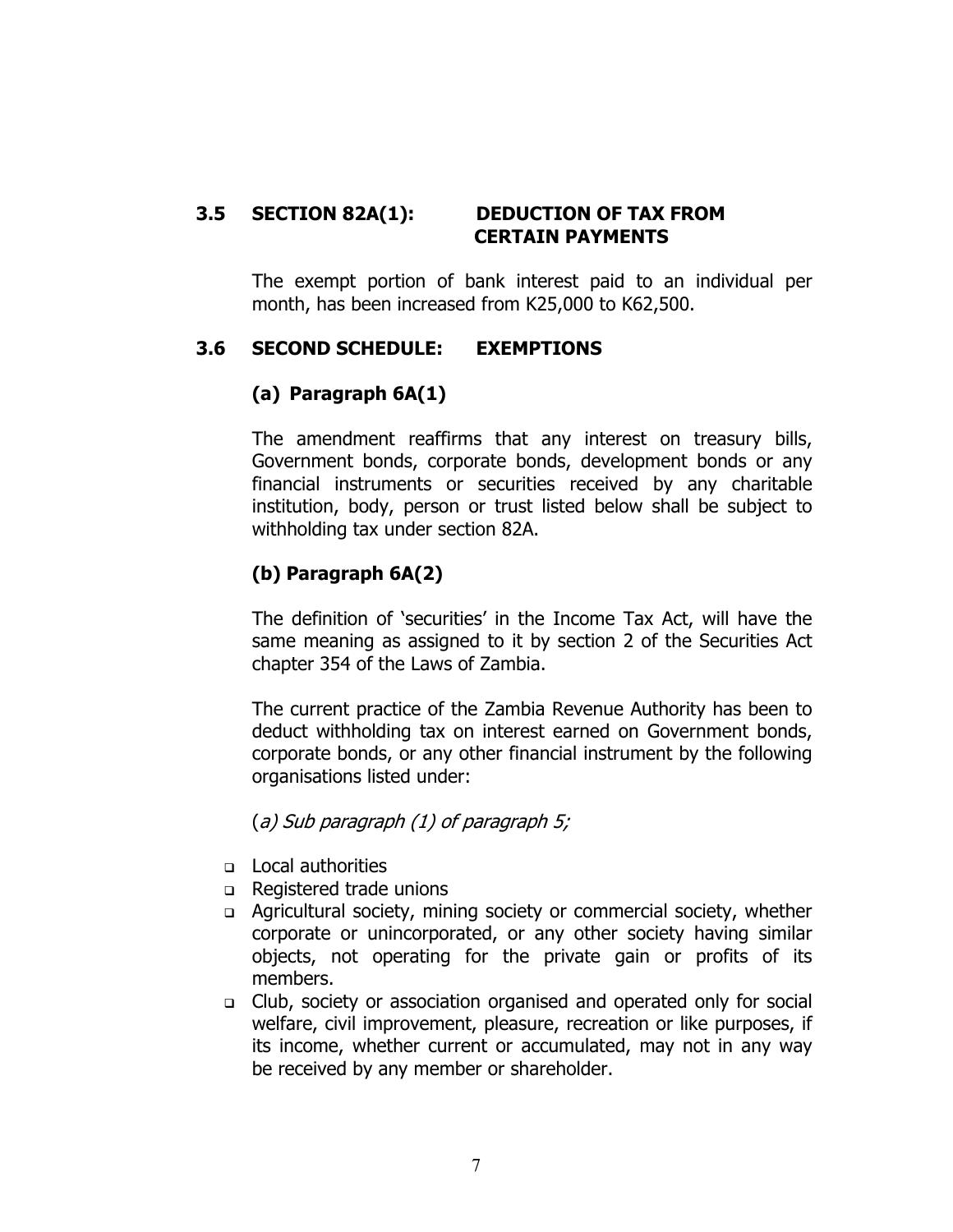- Approved fund or medical aid society or approved share option scheme.
- Employee's savings scheme or fund, if approved by the Commissioner-General;
- Political party registered as a statutory society under the Societies Act (Cap. 119).

## (b) Subparagraph 1 of paragraph 6

All organisations, which have been approved under section 41 of the Income Tax Act.

The lists of these organisations are available at the Zambia Revenue Authority – Direct Taxes offices and Advice Centres.

# **(c) Paragraphs 9(4)**

The exempt portion of interest earned by an individual on sums deposited or invested in a registered building society or deposited in a savings or deposit account in a financial institution registered under the Banking and Financial Services Act has been increased.

The exempt portion is increased from K300, 000 to K750, 000 per annum.

## **(d) Paragraphs 9(5)**

The exempt portion of interest earned by an individual on treasury bills or any other similar financial instruments sold at a discount from face value has been increased.

The exempt portion is increased from K300, 000 to K750, 000 per annum.

## **3.7 FOURTH SCHEDULE: APPROVED FUNDS**

## (**a) Para. 2(2)(b)(i)(a)**

The amendment allows the Commissioner-General to approve pension schemes that refund employer and employee's pension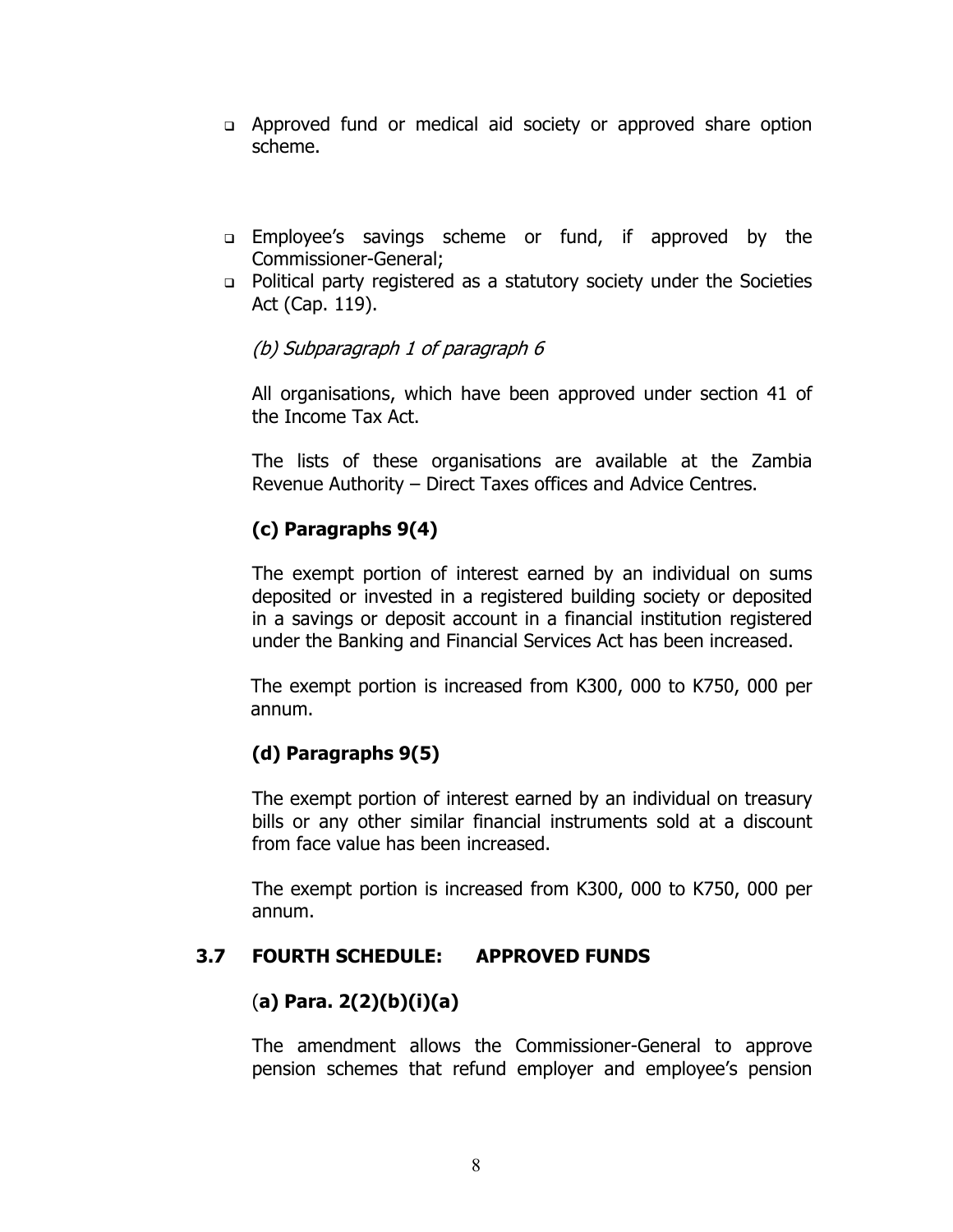contributions made towards an individual member's pension benefit under a defined contribution scheme.

The refunded employer's pension contribution will be subjected to tax under the PAYE system.

The refunded employee's pension contribution will continue to be subjected to tax at the rate of 10 % as provided under the charging schedule.

# **(b) Para. 2(2)(b)(i)(b)**

The amendment allows the Commissioner-General to approve pension schemes that refund employee's pension contribution made towards an individual member's pension benefit under a defined benefit scheme.

The refunded employee's pension contribution will continue to be subjected to tax at the rate of 10 % as provided under the charging schedule.

## **Table 1 Summary of Changes**

| <b>TYPE OF SCHEME</b>                  | Defined<br>contribution<br>scheme      | Defined<br>benefit<br>scheme |
|----------------------------------------|----------------------------------------|------------------------------|
| Employer's contribution                | Refundable<br>(taxed<br>under<br>PAYE) | Non Refundable               |
| Employee's contribution                | Refundable<br>(taxed at $10\%$ )       | Refundable (taxed<br>at 10%) |
| Interest on<br>Employer's contribution | Refundable<br>under<br>(taxed<br>PAYE) | Non Refundable               |
| Interest on<br>Employee's contribution | Refundable<br>(taxed at $10\%)$        | Refundable (taxed<br>at 10%) |

## **3.8 SIXTH SCHEDULE: FARM IMPROVEMENT ALLOWANCE**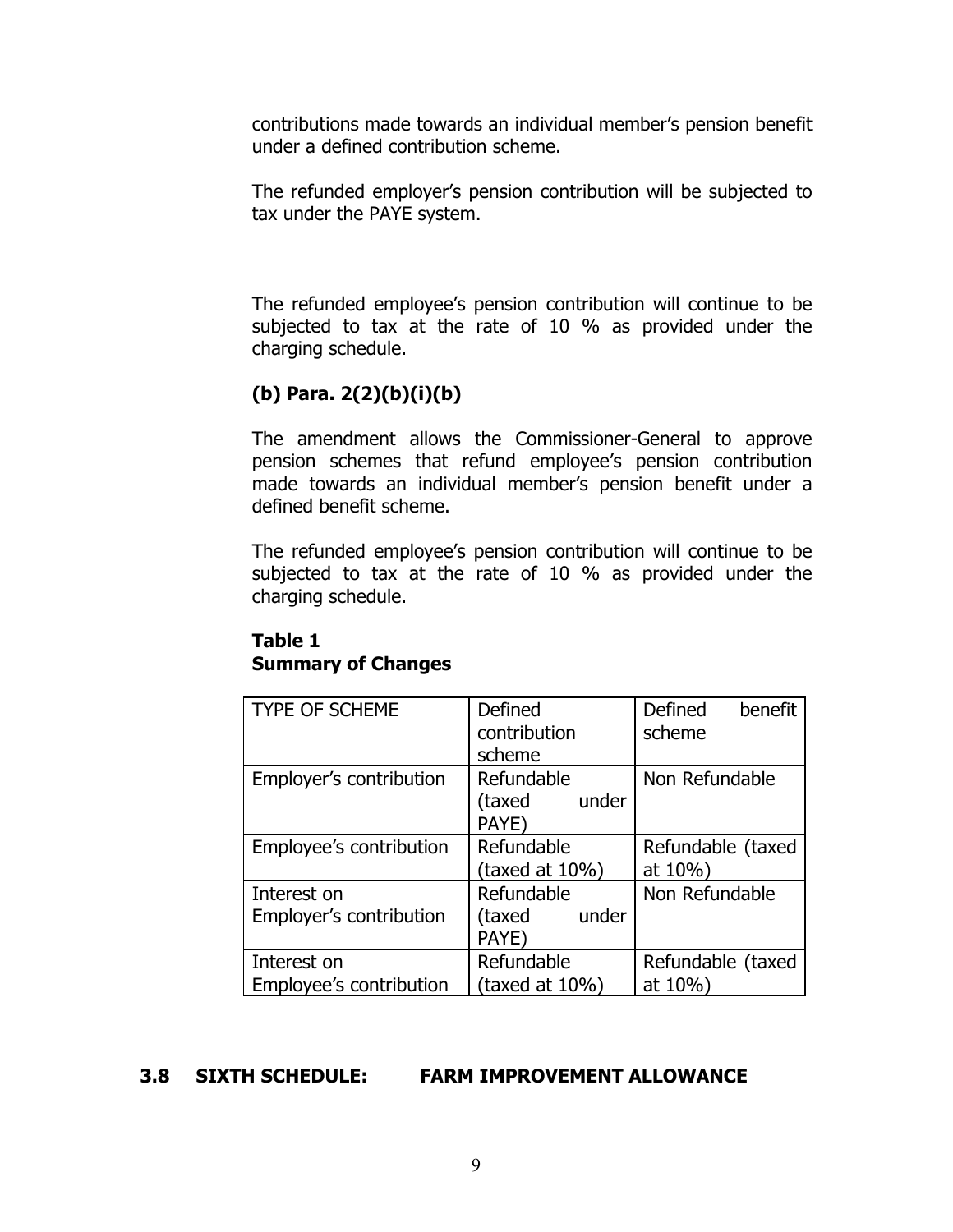## **PART I**

The amendment has increased the farm dwelling allowance per unit from K5,000,000 to K10,000,000 per annum.

## **3.9 NINTH SCHEDULE: PRESUMPTIVE TAX**

The amendment categorises the ninth schedule into Part I and Part II.

Part I relates to presumptive tax on individuals and partnerships carrying on the business of public passenger transport. It is a final tax.

Part II relates to presumptive tax on annual turnover of K200,000,000 and below at the rate of 3%.

Turnover tax is also the final tax.

## **PART I**

## **TAX ON MOTOR VEHICLES FOR THE CARRIAGE OF PERSONS**

| Type of Vehicle<br>(Sitting Capacity) | Amount of Tax per vehicle<br>(per annum) |
|---------------------------------------|------------------------------------------|
| 64 seater and above                   | K7,200,000.00                            |
| 50-63 seater                          | K6,000,000.00                            |
| 36-49 seater                          | K4,800,000.00                            |
| 22-35 seater                          | K3,600,000.00                            |
| 18-21 seater                          | K2,400,000.00                            |
| 12-17 seater                          | K1,200,000.00                            |
| Below 12 seater (including Taxis)     | K 600,000.00                             |

## **PART II**

## **TAX ON TURNOVER**

Turnover per annum Tax rate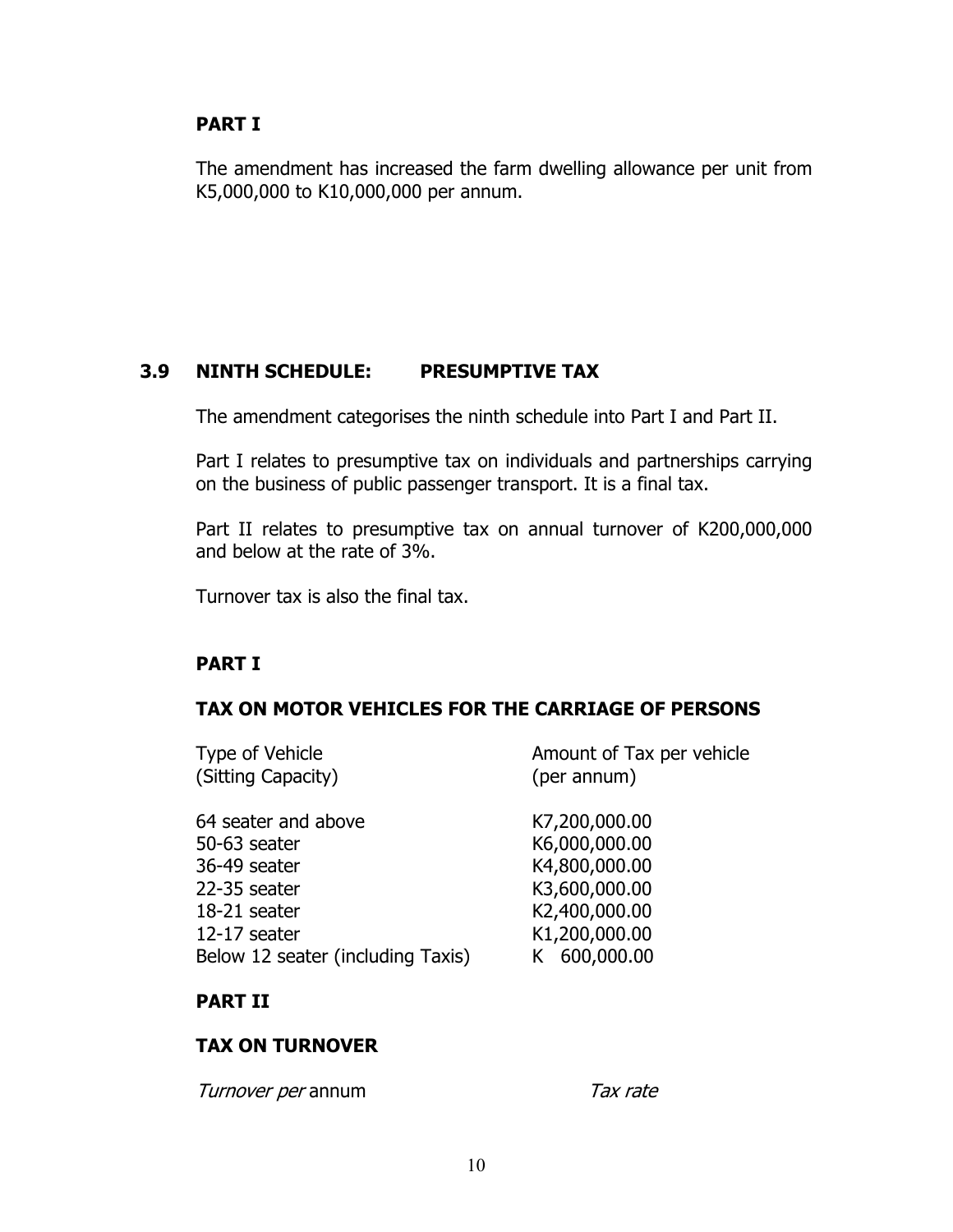## **3.10 CHARGING SCHEDULE**

## **(a) Clause (a) of Subparagraph 1 of Paragraph 2**

The proviso to paragraph 2(1)(a) gives powers to the Commissioner-General to tax, under the PAYE scheme, the refunded employer's contribution from a defined contribution fund or scheme.

## **(b) Subparagraph 1 of Paragraph 2**

The amendment increases the annual tax-free income threshold for individuals from K1,920,000 to K3,120,000.

The income of an individual will now be taxed as follows:

| <b>Income Bands</b>                       | <b>Rates</b> |
|-------------------------------------------|--------------|
| First K3,120,000                          | $@0\%$       |
| Between K3,120,001 and up to K11,760,000  | @ 30%        |
| Between K11,760,001 and up to K60,000,000 | @ 35%        |
| Above K60,000,000                         | @ 40%        |

This means that persons earning up to K260,000 per month or K3,120,000 per annum will not pay tax.

In the case of persons with disabilities, income earned up to K265,000 per month or K3,180,000 per annum will be tax-free.

## **(c) Subparagraph 1 of paragraph 3**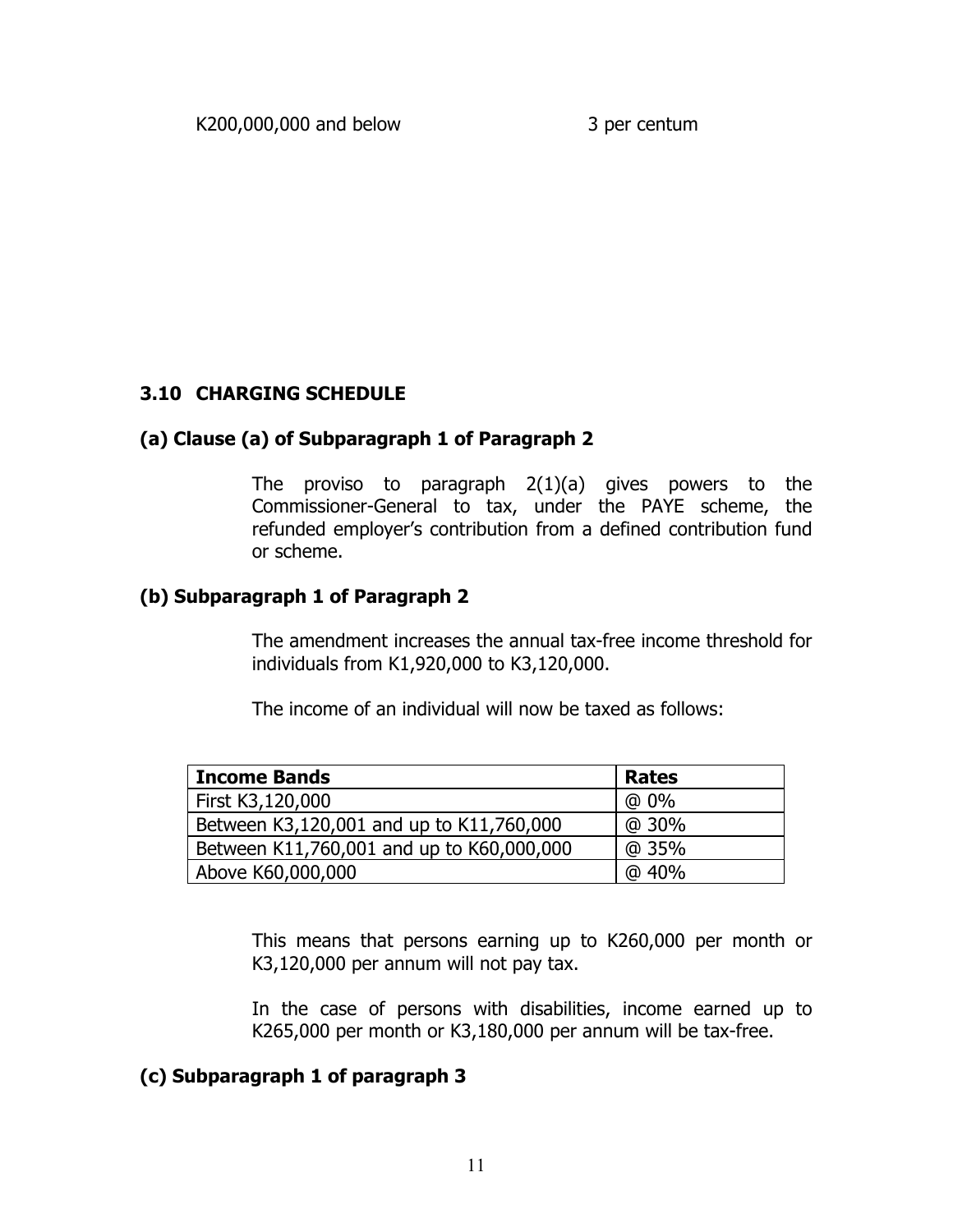The amendment has the following effects:

(i) removes the preferential tax rate for companies already listed on the Lusaka stock exchange.

(ii) Introduces a 2% discount below the applicable tax rates for companies listing shares on the Lusaka Stock Exchange.

> In addition, a 5% discount below the applicable tax rates shall be granted to companies that offer and sell one third of their shares to indigenous Zambians.

> The discounts shall only apply in the first year the company lists its shares on the Lusaka Stock Exchange.

> The discounts will be granted to companies listing their shares on the Lusaka Stock Exchange on or after 1<sup>st</sup> April 2004.

- (iii) Rates of Taxes for companies that will qualify for discounts.
	- $\div$  On the income of any company other than a bank, at the rate of 33 per centum per annum;
	- On income of all banks:
		- $(i)$  On income up to 250,000,000 at the rate of 33 per centum per annum;
		- (ii) On income in excess of K250,000,000 at the rate of 43 per centum per annum;
	- $\div$  On the income from mining operations of any former Zambia Consolidated Copper Mining Company or any mining company carrying out mining operations in copper and cobalt at the rate of 23 per centum per annum;
	- $\div$  On income from farming at the rate of 13 per centum per annum;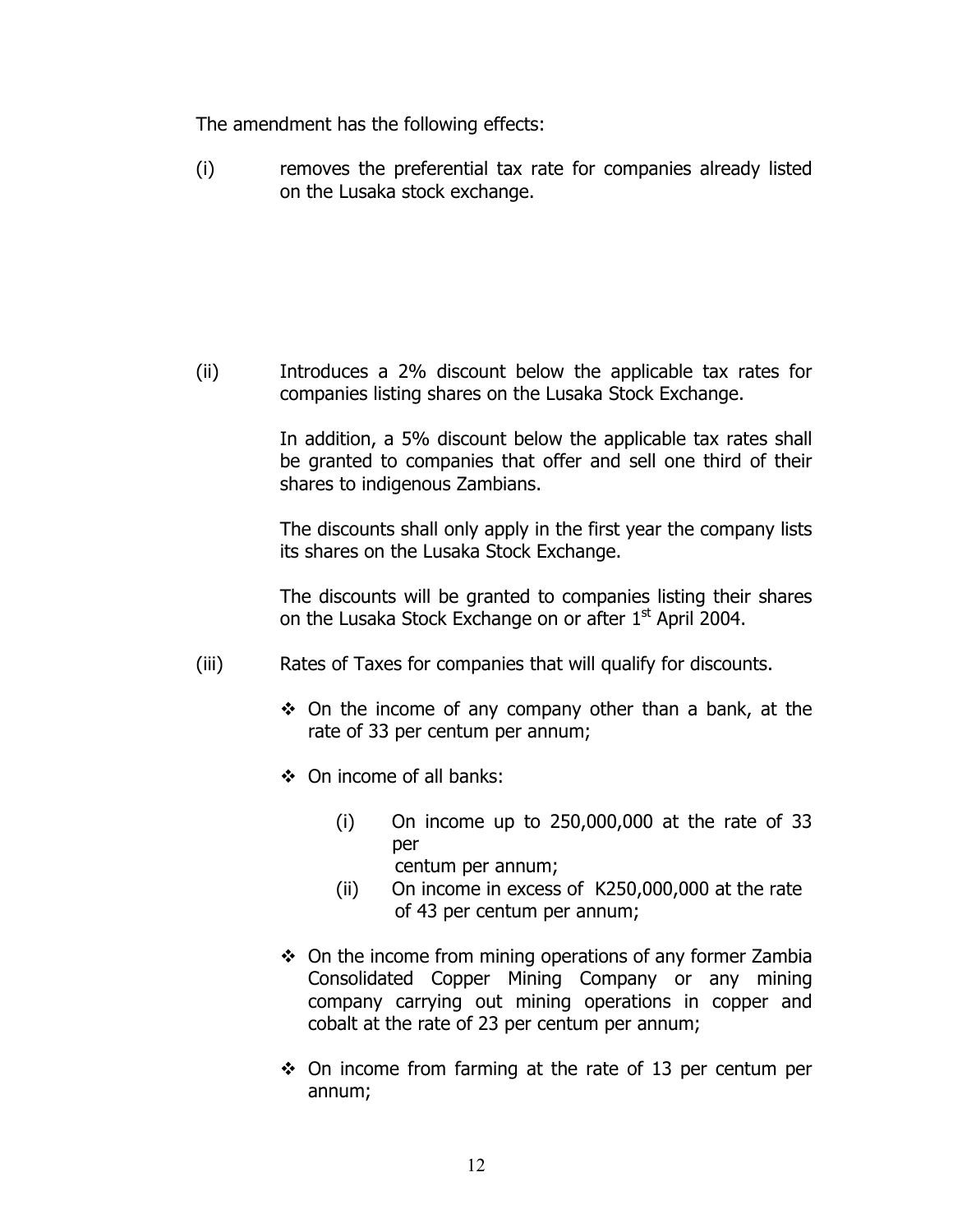- On income from export of non-traditional products at the rate of 13 per centum per annum;
- On income from chemical manufacture of fertilizer at the rate of 13 per centum per annum;
- (iv) The rates listed above will only be applicable for the charge year in which, the company lists the shares.

#### **ILLUSTRATIONS**

(a) Company X engaged in farming activities, lists for the first time its shares on LUSE on 15/01/04

The tax rate for 2004/05 charge year will be 15%

(b) Company Y engaged in farming activities, lists for the first time its shares on LUSE on 02/04/04

The tax rate for 2004/05 charge year will be 13% (i.e.  $15\% - 2\%)$ 

(c) Company Z engaged in farming activities, lists for the first time its shares on LUSE on 02/04/04 and offers and sell one third of its shares to indigenous Zambians.

The tax rate for 2004/05 charge year will be 8% (i.e. 15% - 2% - 5%)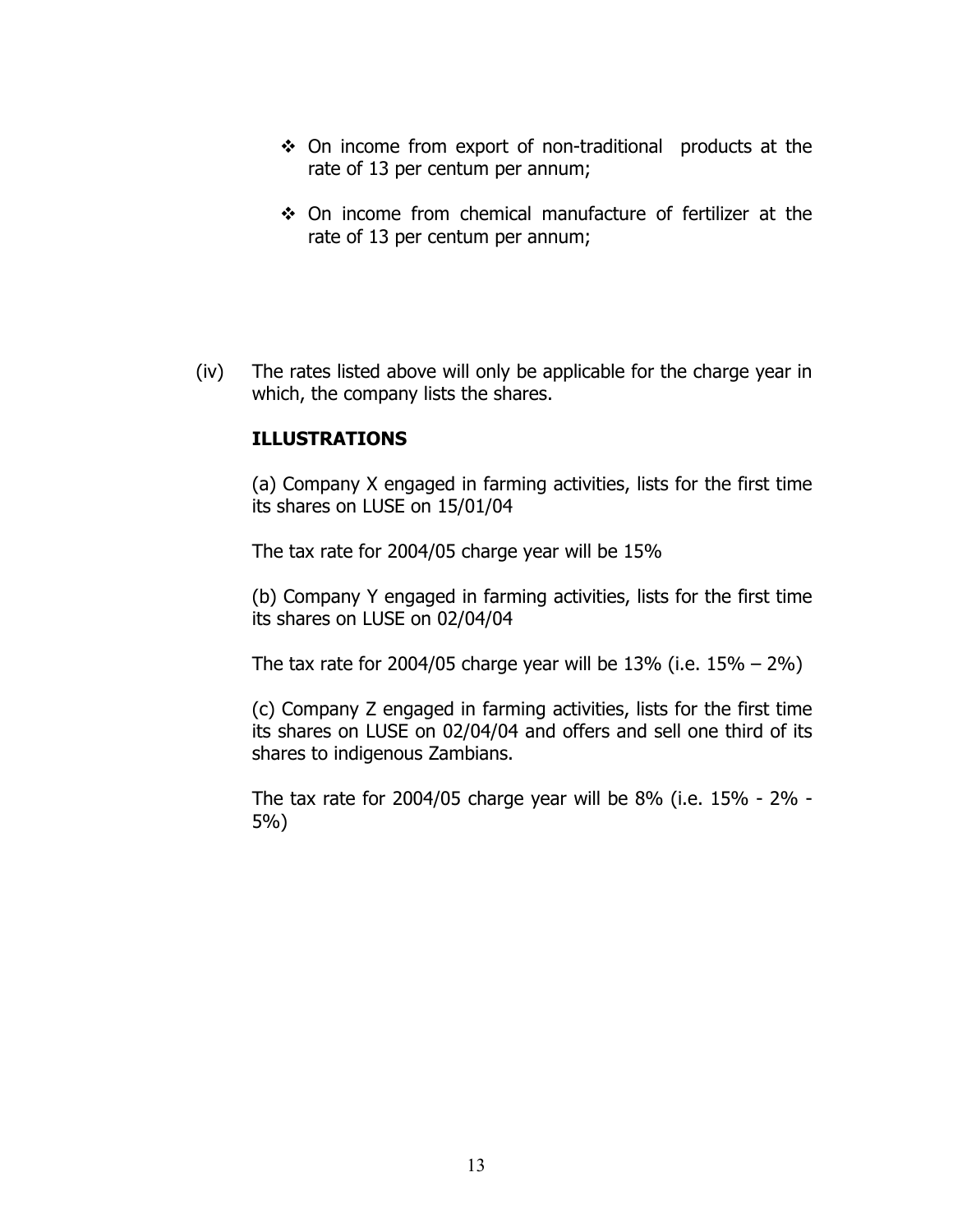### **4.0 OTHER MATTERS**

#### **4.1 TAXATION OF BENEFITS**

#### **(i) Payment of employees' bills**

Where an employer, discharges the liability of an employee by paying, his or her rent, electricity, telephones, water bills, school fees or association and club membership fees etc., the employer is required to add such payments to the employee's emoluments and deduct tax under PAYE.

#### **(ii) Benefits that cannot be converted into Cash**

Benefits, which cannot be converted into cash, are not taxable on employees. However, no deduction in respect of the cost of providing the benefit may be claimed by the employer (section 44(L)).

- (a) In the case of free residential accommodation provided by an employer in a house owned or leased by the employer, the cost to be disallowed in the employer's tax computation is 30% of the taxable income paid to the employee.
- (b) In the case of the provision of motor vehicles to employees on a personal-to-holder basis, the benefit to be disallowed in the employer's tax computation is as follows:
	- (i) Luxury cars (2800cc and above) K20,000,000 per annum.

Other cars

- (ii) (above 1800cc and below 2800cc): K15,000,000 per annum.
- (iii) (below 1800 cc) K9,000,000 per annum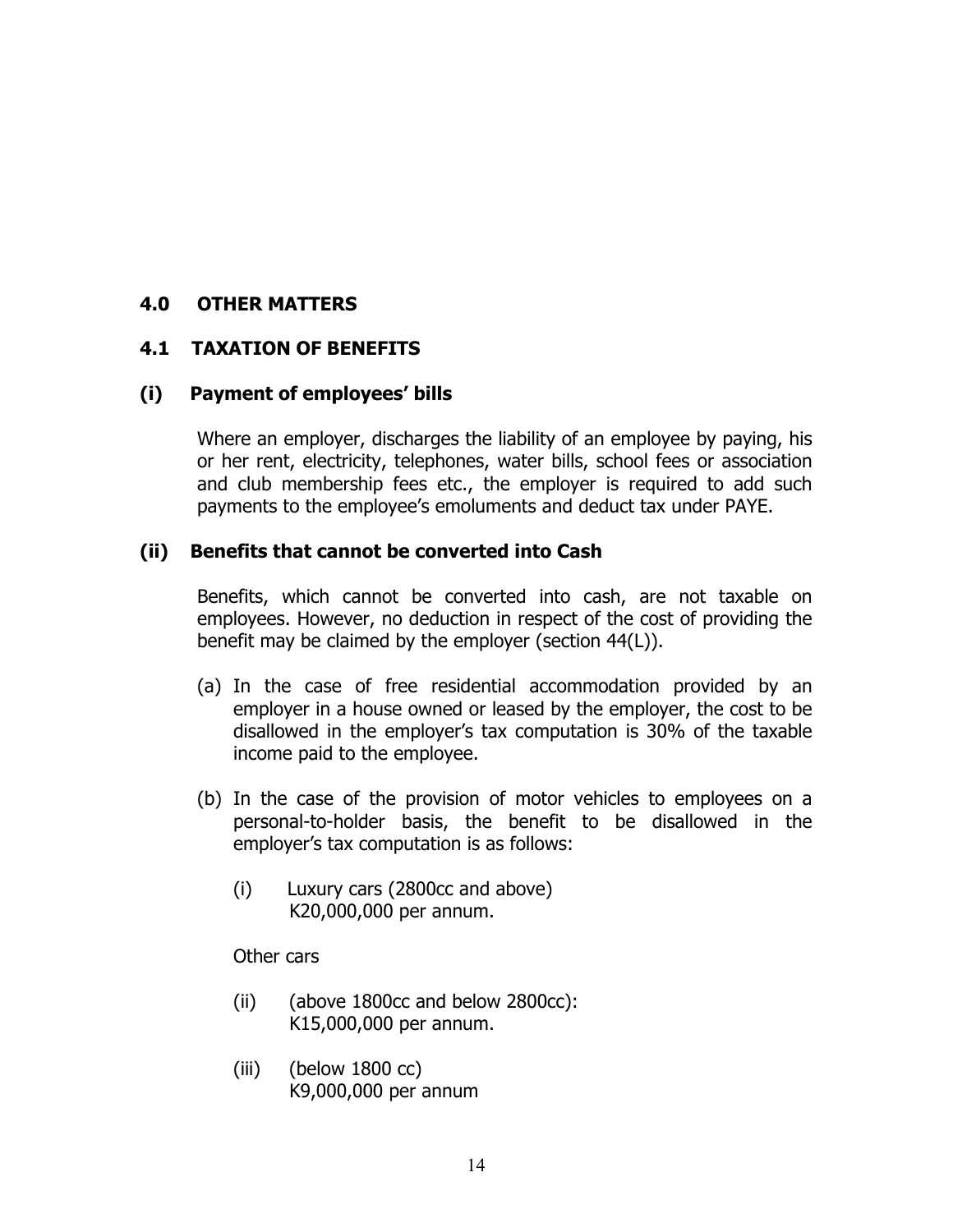N.B. A personal - to - holder vehicle means a vehicle provided for an employee's personal use and usually involves payment by the employer of all the expenses associated with running and maintaining the vehicle.

#### (iii) **Cash Benefits paid in the form of Allowances.**

All cash benefits paid in the form of allowances are taxable on the employee under PAYE.

Examples of such cash benefits are:

- Education allowance;
- Housing allowance;
- Transport allowance
- Domestic Utility allowances e.g. for electricity, telephone, and water.
- Commuted car allowance
- Settling in allowance

## **4.2 EMOLUMENTS THAT ARE NOT SUBJECT TO PAYE**

The following emoluments are exempt or otherwise not chargeable to income tax and, consequently, need not be included in the chargeable emoluments from which PAYE tax is to be deducted:

(i) Ex – Gratia Payments:

A voluntary, non  $-$  contractual, non  $-$  obligatory payment made by an employer to the spouse, child or dependant of a deceased employee is exempt (ITA Para. 7 (t), 2<sup>nd</sup> Schedule).

(ii) Labour Day Awards:

Labour Day awards paid to employees either in cash or kind are regarded by ZRA as non – taxable.

(iii) Medical Expenses:

Medical expenses paid or incurred by an employer on behalf of an employee or refunds of actual medical expenses incurred by an employee are exempt (S.I No. 104 of 1996).

(iv) Funeral Expenses: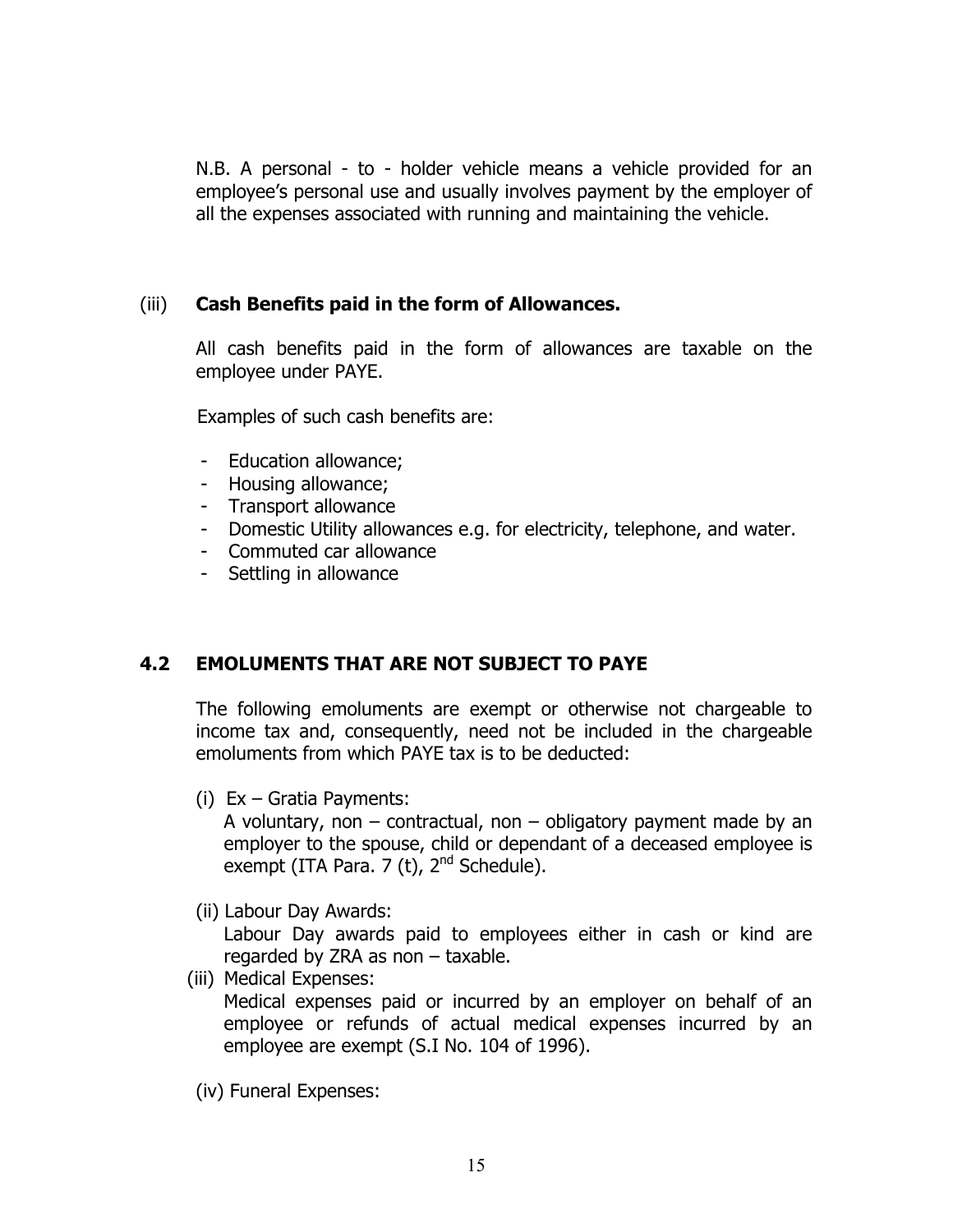Funeral expenses paid or incurred by an employer on behalf of an employee are exempt (S.I. No. 104 of 1996).

(v) Sitting Allowances for Councillors: Payments by Local Authorities to councillors as Sitting Allowances are exempt (ITA  $2^{nd}$  Schedule Para. 7(s)).

## **4.3 TAX TREATMENT OF EXPENSES INCURRED ON ENTERTAINMENT, HOSPITALITY AND GIFTS**

Expenses incurred in entertainment, hospitality and gifts are not allowable, subject to the following exceptions:

- a) Where the business is one whose purpose is to provide entertainment or hospitality, e.g. hotels, restaurants, cinemas and theatres, the cost of providing these services is allowable.
- b) Where the entertainment is provided free with the purpose of obtaining publicity to the general public, e.g. free seats for critics at a cinema, this is allowable.
- c) Where an employer provides entertainment or hospitality for employees, e.g. meals, accommodation etc. on business trips or a Christmas party for employees, this is allowable.
- d) Where a person gives gifts which bear an advertisement for the donor, e.g. calendars, pens, ashtrays, spirits, food, etc. and the cost of the gift to any one person does not exceed K25,000, this is allowable. Costs in excess of K25,000 to the same person would be disallowable.
- e) Employees receiving entertainment allowances would be chargeable and the amount would be disallowable to the employer. Where an employer defrays entertainment expenses directly, the cost would be disallowable to the employer but there would be no charge on the employee unless the normal rules as to benefits apply.

## **4.4 TAX TREATMENT OF CANTEEN EXPENSES, REFRESHMENTS, ETC.**

Where the employer incurs expenditure on the provision of refreshments or canteen meals or any other meals (except on business trips) to employees, the benefit arises in the hands of the employees.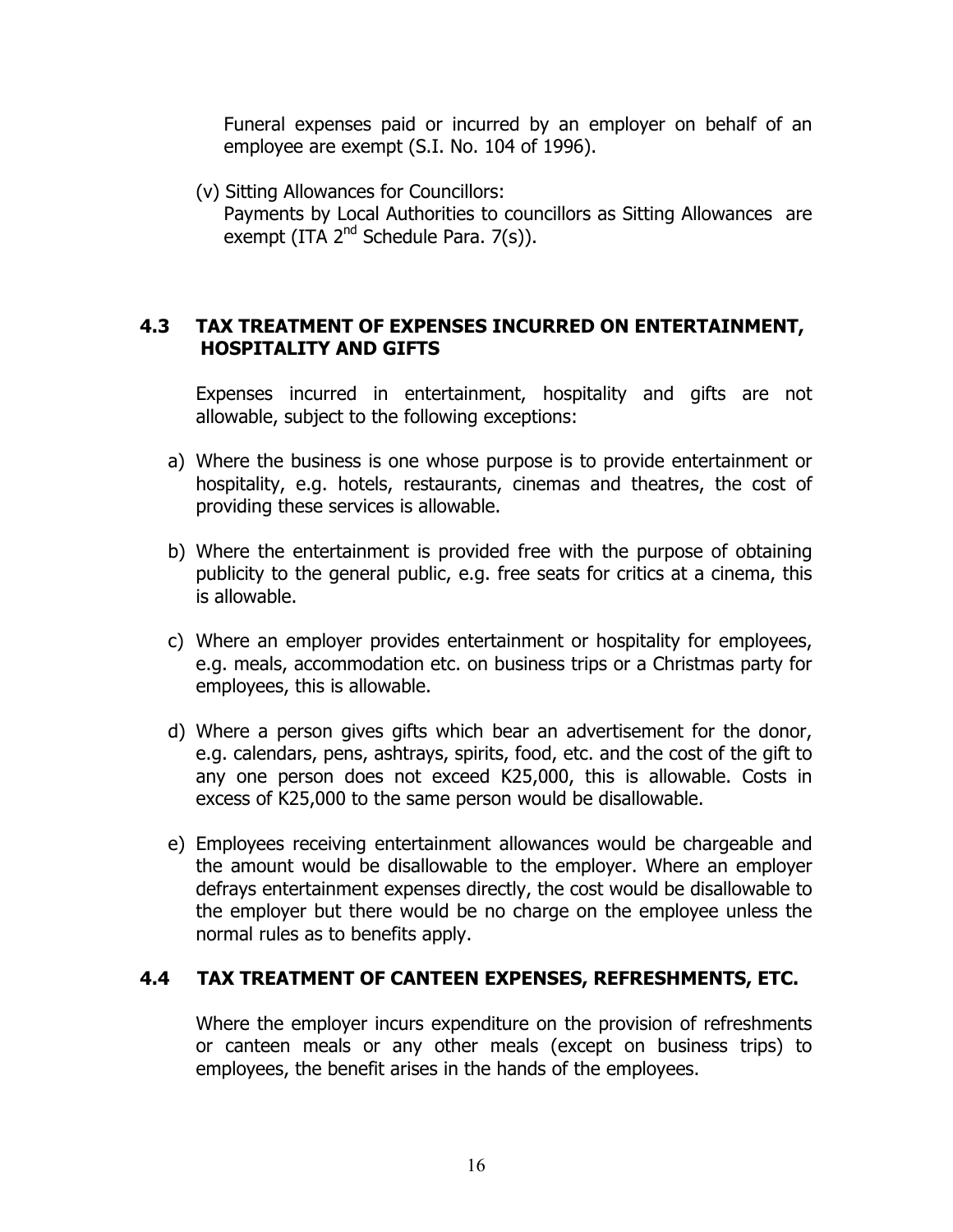As the benefit cannot be converted into money's worth, it is not taxable on the employee.

Under the provisions of Section 44(L) of the Income Tax Act, the whole expenditure on refreshments, canteen meals, etc. is disallowable on the employer.

## **4.5 PAYMENTS ON CESSATION OF EMPLOYMENT**

Payments on cessation of employment fall into the following categories;

- (a) Payments made on dismissal or resignation;
- (b) Payments made to an employee at the end of a contract;
- (c) Payments made to an employee on being made redundant;
- (d) Payments made to an employee on retirement; and
- (e) Payments made on termination of employment due to death.

## **(a) DISMISSAL OR RESIGNATION OF AN EMPLOYEE**

Where an employee has been dismissed or resigns, he may receive the following payments:

- Emolument (i.e. salary, wage, overtime, leave pay, commission, bonus, fee etc.)
- Cash in lieu of leave (leave days due but not taken)
- Salary in lieu of notice
- Severance pay

These payments are taxable by reference to the PAYE Tax Tables applicable for the month in which the payment is made and <u>do not</u> qualify for the K5 million exemption under Section 21(5) of the Income Tax Act.

## **(b) EXPIRY OF EMPLOYMENT CONTRACT**

Where employment ceases on the expiry of a contract, the following payments are usually made to the employee:

(i) Final Salary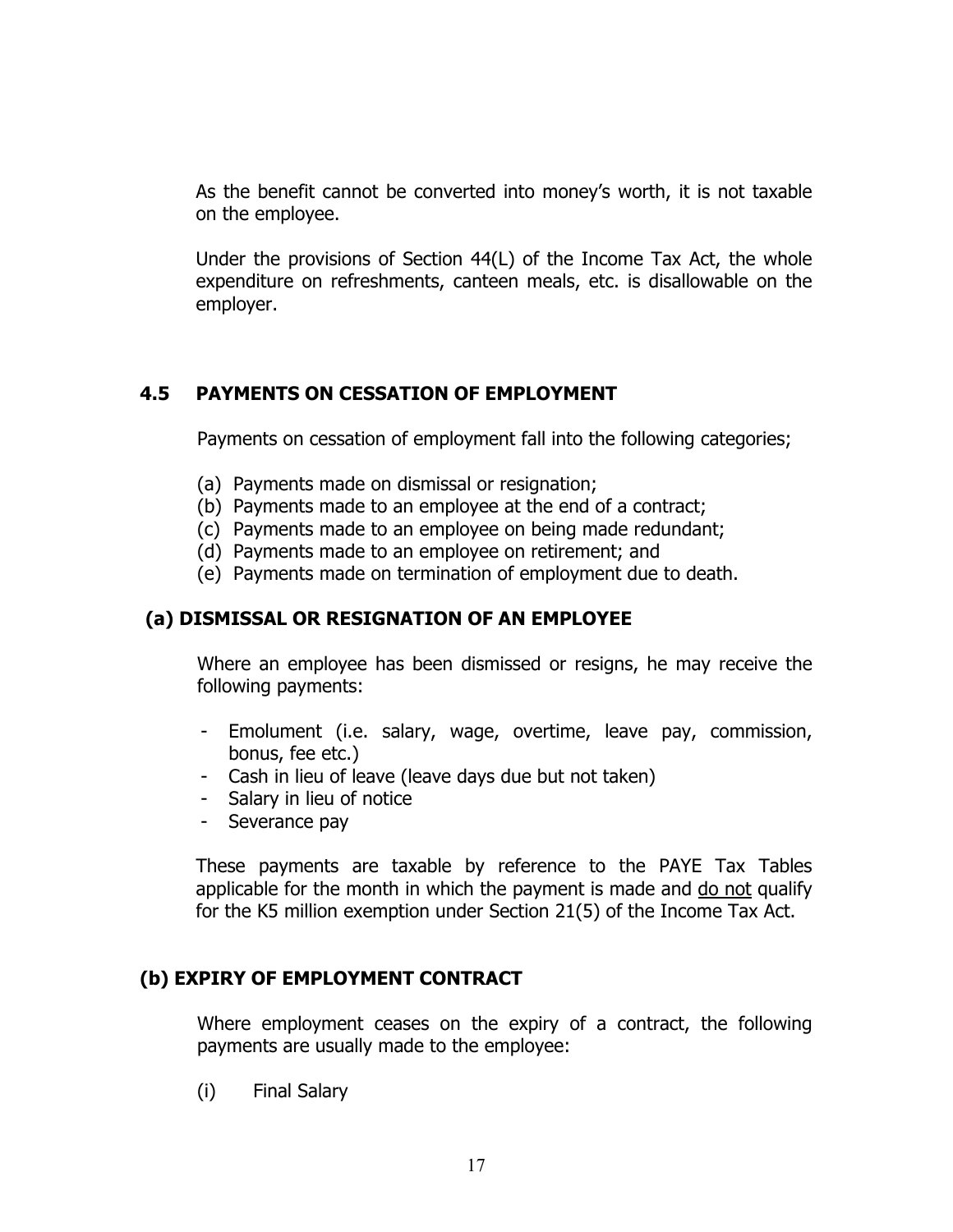- (ii) Gratuity
- (iii) Leave pay
- (iv) Repatriation pay

These payments are taxed as follows:

- Leave pay, repatriation pay and the salary are added and taxed under PAYE with respect to the tax table applicable for the month in which payment is made.
- Gratuity paid is taxed at the graduated rates of tax, as follows; (a) Qualifying gratuity is taxed at the graduated rates of tax,

| Qualifying gratuity Bands                 | Rates |
|-------------------------------------------|-------|
| First K3,120,000                          | @ 0%  |
| Between K3,120,001 and up to K11,760,000  | @ 30% |
| Between K11,760,001 and up to K60,000,000 | @ 35% |
| Above K60,000,000                         | @40%  |

(b) Non - qualifying gratuity is added to the salary for the month in which it is paid and taxed with reference to the appropriate P.A.Y.E tax table.

(For more details, refer to our leaflet No. 3 on Taxation of Gratuities under PAYE.)

#### **(c) REDUNDANCY /RETRENCHMENT**

The following payments may be made to an employee who has either been declared redundant or has been retrenched:

- (i) Salary
- (ii) Leave pay
- (iii) Repatriation pay
- (iv) Refund of pension contributions (from an approved pension scheme)
- (v) Salary in lieu of notice
- (vi) Severance pay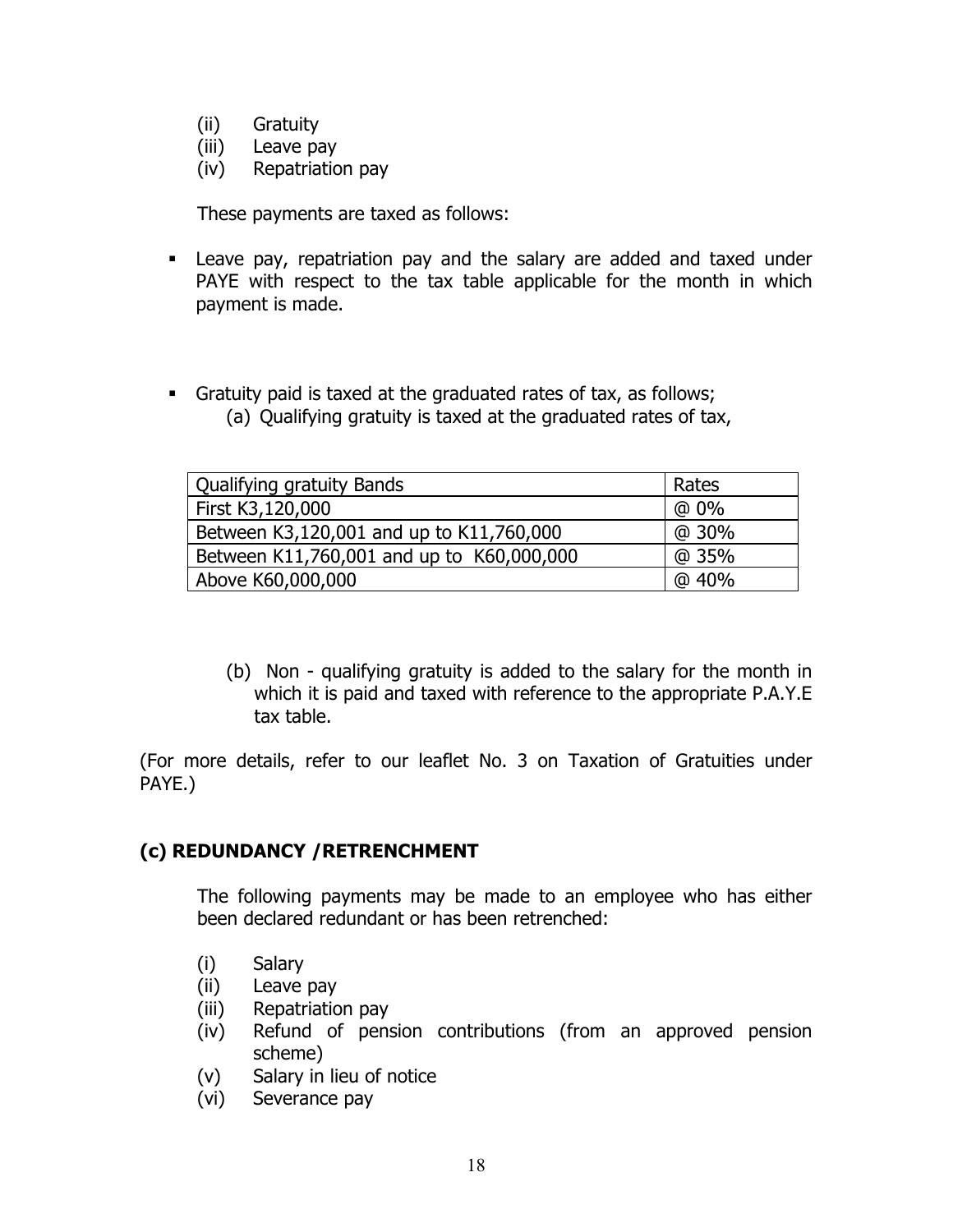- (vii) Accrued service bonuses
- (viii) Compensation for loss of office

The above payments are taxed as follows:

- □ Salary, Leave pay and Salary in lieu of Notice are taxed under PAYE in the month in which they are paid;
- Accrued service bonuses, repatriation pay, severance pay and compensation for loss of office are added together and taxed as follows:
	- $\triangleright$  The first K5 million is exempt from tax
	- $\triangleright$  The balance is taxed at 10%
- The refund of employee's pension contribution is taxed as a lump sum payment at the rate of 10% (section 82).
- The refunded employer's pension contribution under a defined contribution scheme will be subjected to tax under the PAYE system.

## **(d) EARLY OR NORMAL RETIREMENT**

Where an employee has been retired early or normally, the following payments may be made:

- (i) Salary
- (ii) Leave pay
- (iii) Repatriation pay
- (iv) Pension from an approved pension fund (Fourth Schedule)
- (v) Accrued service bonuses
- (vi) Severance Pay

The above payments are taxed as follows:

 $\triangleright$  Salary and Leave Pay are taxed under PAYE in the month in which payment is made.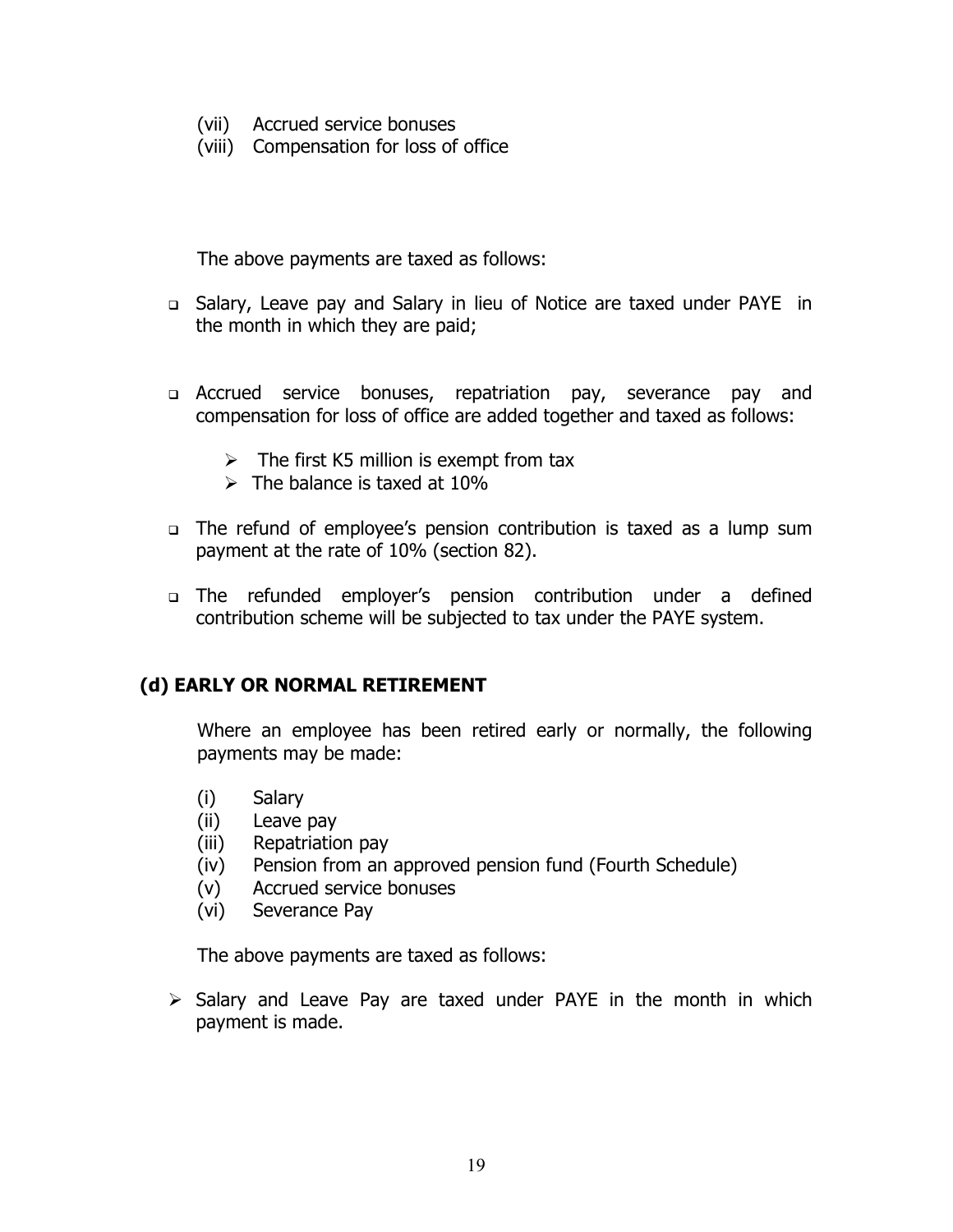- ¾ Repatriation Pay, Severance pay, Accrued Service Bonuses, and compensation for loss of office are added together and taxed as follows:
	- $\circ$  the first K5 million is exempt from tax (with effect from 01/04/2002)
	- $\circ$  the balance is taxed at 10%
- $\triangleright$  Pension is exempt from tax (2<sup>nd</sup> schedule).

## **(e) TERMINATION OF EMPLOYMENT DUE TO DEATH**

The following payments may be made upon the death of an employee:

- (i) Salary
- (ii) Leave pay
- (iii) Gratuity
- (iv) Ex-gratia payment
- (v) Accrued service bonuses

The above payments are taxed as follows:

- The salary up to date of death and leave pay is taxed under PAYE in the month in which payments are made.
- Gratuity is taxed as in paragraph  $4.5(b)$ .
- Ex-gratia payments are exempt from tax. Where an employee dies when he is eligible for retirement, the tax treatment of payments made is the same as early or normal retirement in 4.5(d) above.

## **4.6 TAX TREATMENT OF LEAVE PAY AND SALARY IN LIEU OF NOTICE**

All employers should take note that Leave Pay and Salary in Lieu of Notice received on resignation, dismissal, expiry of contract, redundancy or retrenchment, early retirement, or on termination of employment due to death, will not be classified as terminal benefits under section 21(5) of the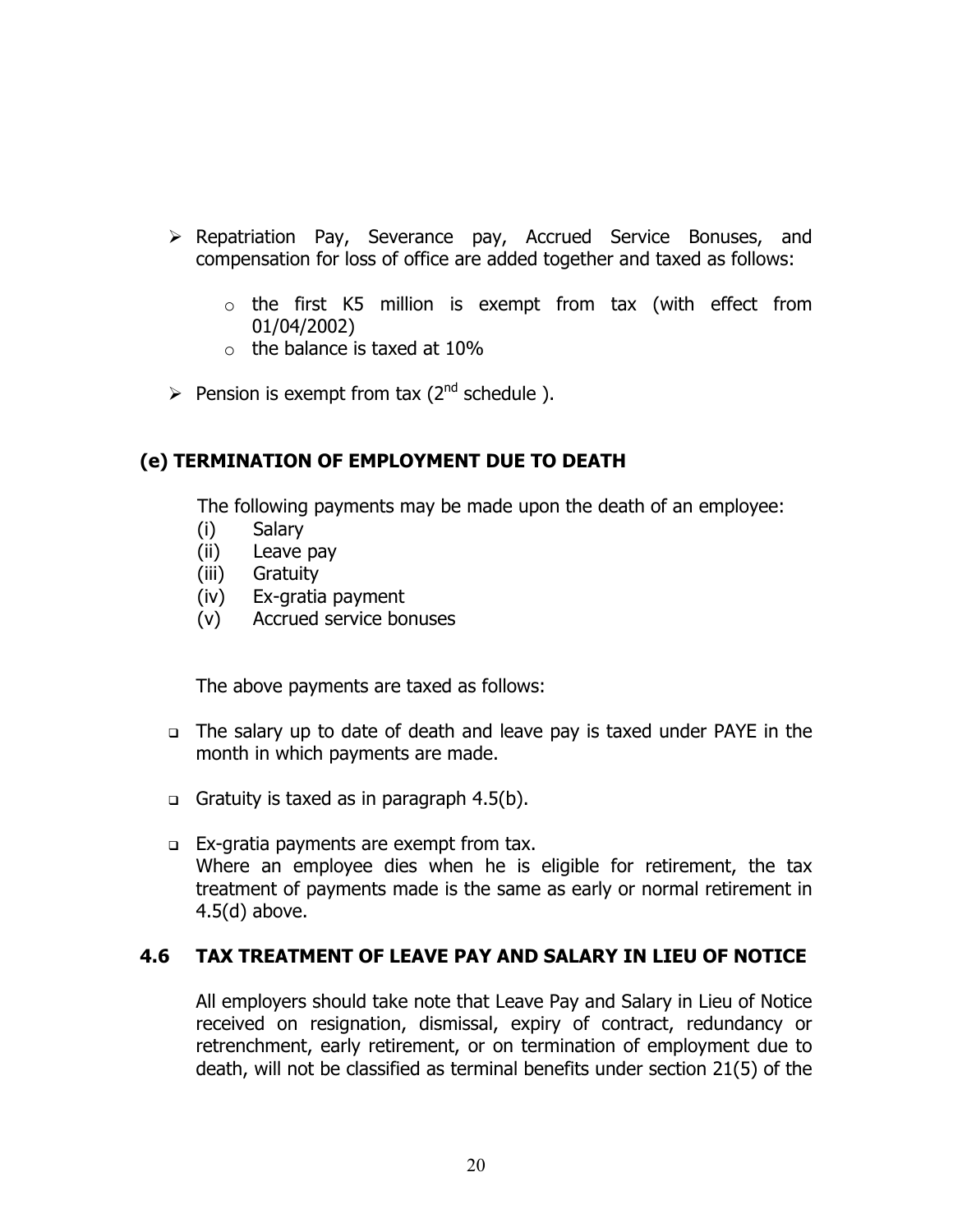Income Tax Act. Payments made in such cases should be subjected to tax under PAYE scheme in the normal way.

## **4.7 LUMPSUM PAYMENTS MADE ON MEDICAL GROUNDS**

Where the employer, on medical advice, determines that an employee is permanently incapable of discharging his duties through infirmity of mind or body, he may terminate the services of an employee.

With effect from  $1<sup>st</sup>$  April 2001, a lump sum payment made to an employee on termination of employment on medical grounds, is exempt from tax.

## **4.8 TAX TREATMENT OF SETTLING IN ALLOWANCES**

Settling in allowances, or whatever name called, paid to new employees and employees on transfer constitute emoluments and should be subjected to tax under the PAYE scheme.

## **4.9 SEVERANCE PAY**

In most cases employers make payments of "severance pay" upon the dismissal or resignation of an employee. Payments made in such cases should not be classified as terminal benefits under section 21(5) of the Income Tax Act.

However, where severance pay is paid as part of the package when an employee is retrenched, declared redundant, retires normally or opts for early retirement, the payment should be classified as terminal benefits. The tax treatment is covered under section 21(5) of the Income Tax Act Cap 323.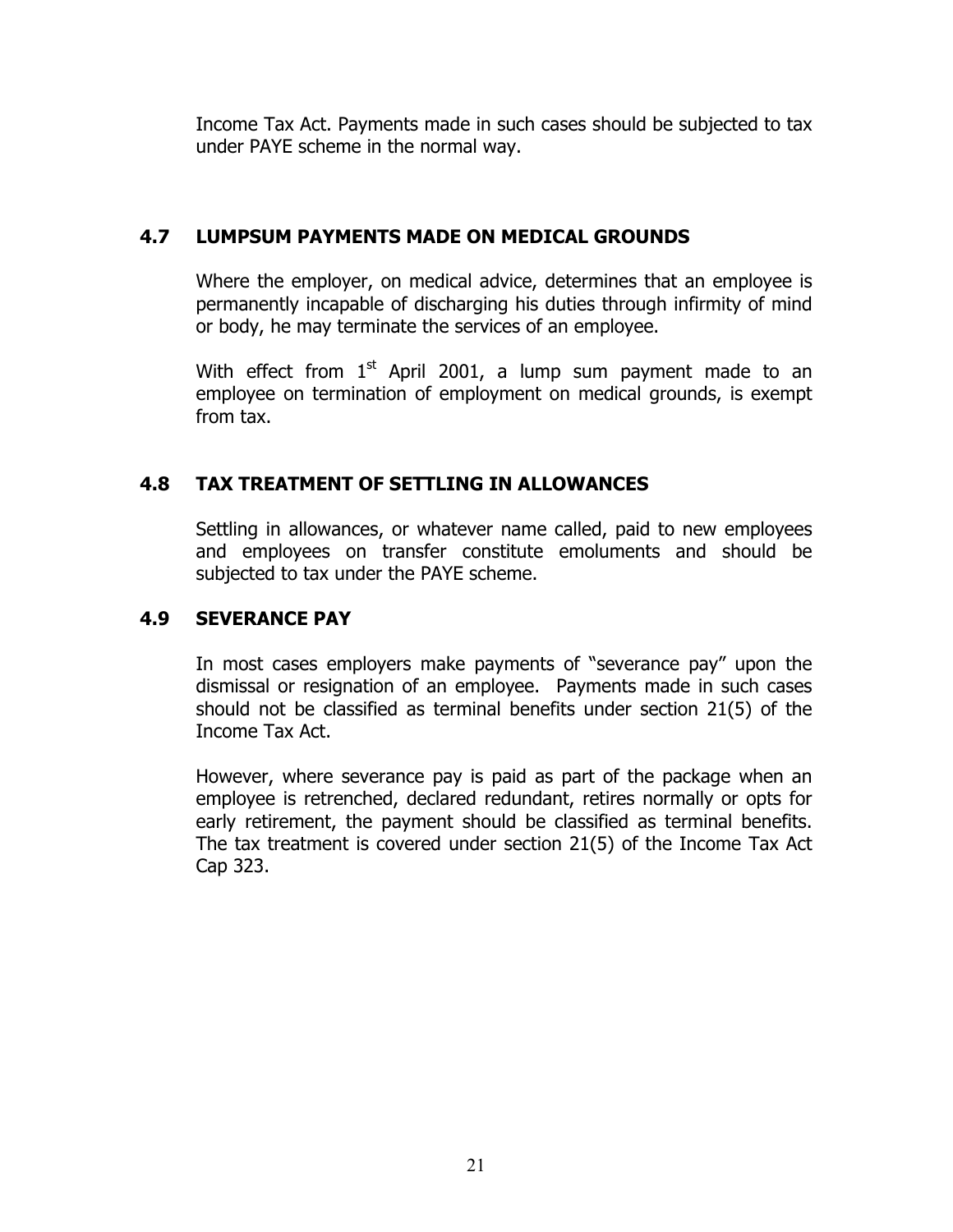# **4.10 INCOME TAX RATES**

(a) Personal Income Tax Rates:

Personal Income tax rates, with effect from  $1<sup>st</sup>$  April 2004, are as follows:

| Income Bands                              | Rates  |
|-------------------------------------------|--------|
| First K3,120,000                          | $@0\%$ |
| Between K3,120,001 and up to K11,760,000  | @ 30%  |
| Between K11,760,001 and up to K60,000,000 | @ 35%  |
| Above K60,000,000                         | @ 40%  |

# (b) Company Tax Rates:

| Former ZCCM and any Mining companies carrying out mining operations<br>in the production of copper and cobalt                                         | @      | 25%        |
|-------------------------------------------------------------------------------------------------------------------------------------------------------|--------|------------|
| <b>Other Mining companies</b>                                                                                                                         | @      | 35%        |
| On income from manufacturing & other                                                                                                                  | @      | 35%        |
| On income from banks registered under the<br>Banking and Financial Institutions Act;<br>Income up to K250,000,000<br>Income in excess of K250,000,000 | @<br>@ | 35%<br>45% |
| On income from farming                                                                                                                                | @      | 15%        |
| On income from non $-$ traditional exports                                                                                                            | @      | 15%        |
| On income from chemical manufacture of fertilizer                                                                                                     | @      | 15%        |
| On income of Trusts, Deceased or Bankrupt Estates                                                                                                     | ര      | 35%        |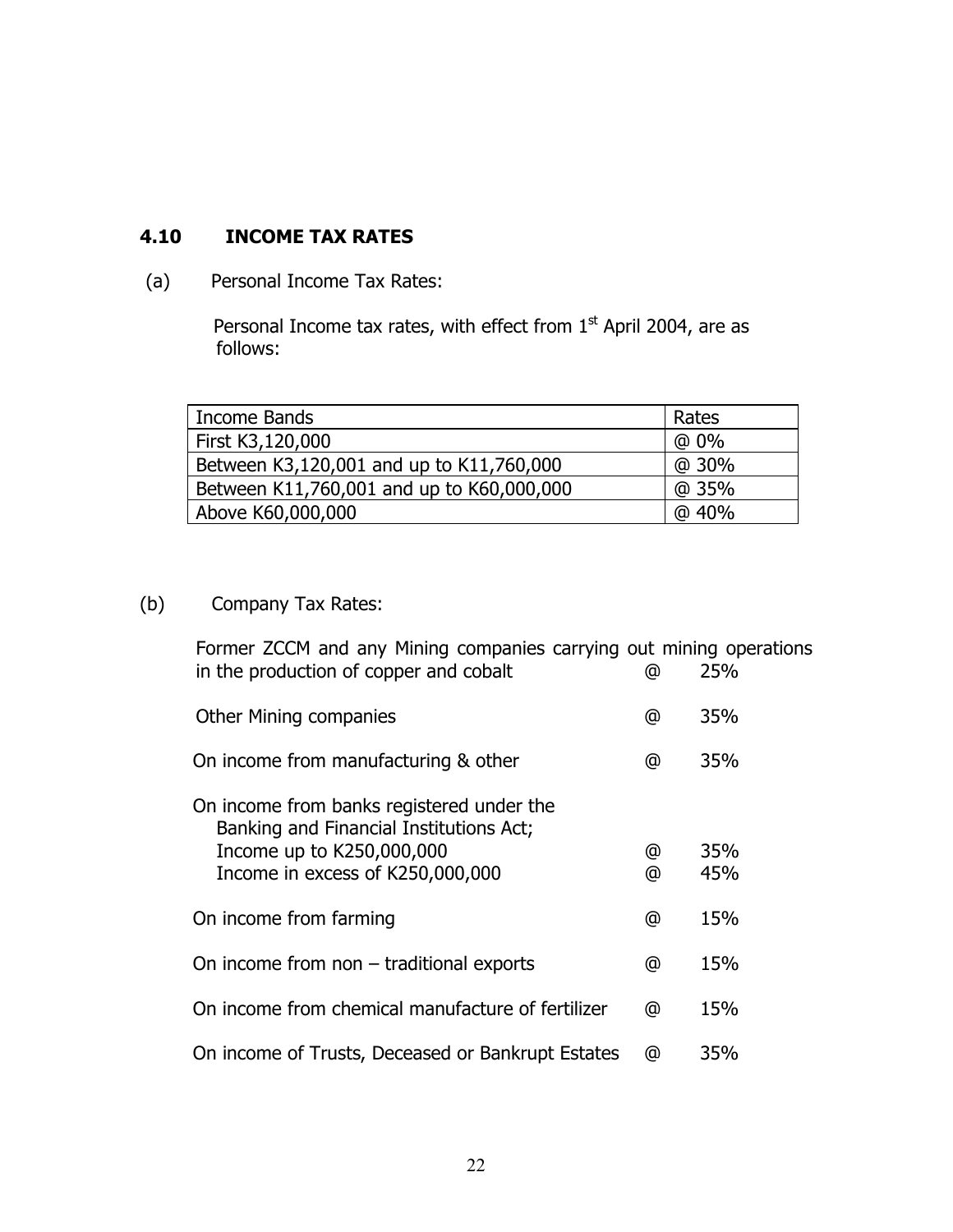On income from rural enterprises:

 The tax chargeable is reduced by one seventh for a period of five years.

(c) Charitable Organisations On income from business and the control of the 15%

## (d) Withholding Tax Rates:

(i) Individuals:

| Dividends (final tax)<br>Interest on Government bonds (final tax) @ | ω | 15%<br>15% |
|---------------------------------------------------------------------|---|------------|
| Interest (final tax)                                                | @ | 25%        |
| Royalties, Management<br>and Consultancy Fees                       | ω | 15%        |
| Rents                                                               | @ | 15%        |
| Commissions                                                         | ω | 15%        |

# (ii) Persons other than individuals

| Dividends (final tax)<br>Interest on Government bonds (final tax) @ | ω   | 15%<br>15% |
|---------------------------------------------------------------------|-----|------------|
| Interest (not final)                                                | ω   | 15%        |
| Royalties, Management<br>and consultancy Fees                       | ω   | 15%        |
| Commissions                                                         | (a) |            |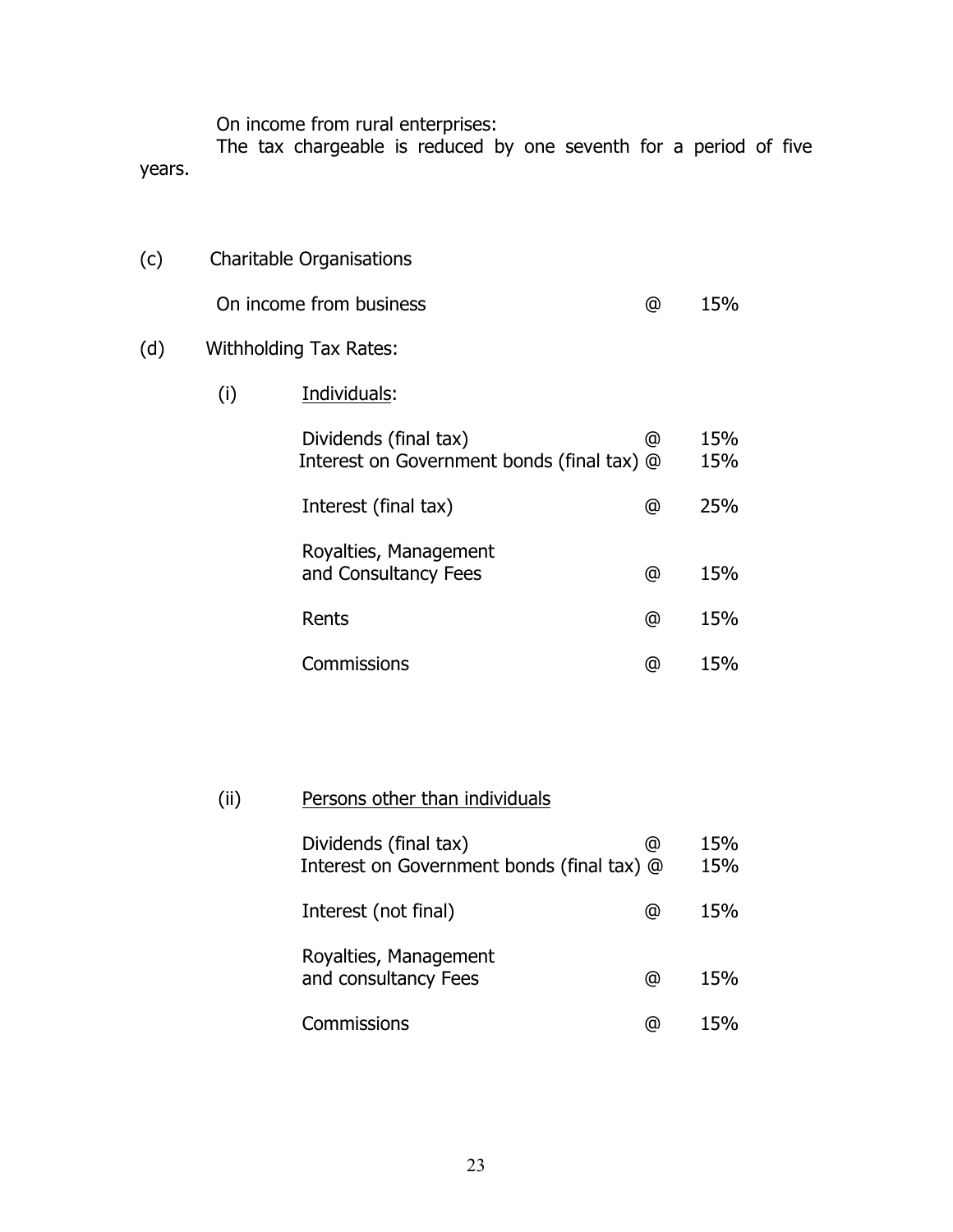|       | <u>Other payments</u>                                          |            |       |     |
|-------|----------------------------------------------------------------|------------|-------|-----|
|       | Non resident contractors                                       | @          | 15%   |     |
|       | <b>Public Entertainment Fees</b><br>(Non residents only)       |            | @     | 15% |
| (iii) | <b>Exempt Organisations</b>                                    |            |       |     |
|       | Interest on treasury bills and<br>Government bonds (final tax) | @          | 15%   |     |
| (iv)  | Former ZCCM Companies                                          |            |       |     |
|       | On payments paid by former ZCCM companies;<br><b>Dividends</b> | @          | $0\%$ |     |
|       | Interest                                                       | $^{\circ}$ | $0\%$ |     |
|       | Royalties                                                      | @          | $0\%$ |     |
|       | <b>Management Fees</b>                                         | @          | 0%    |     |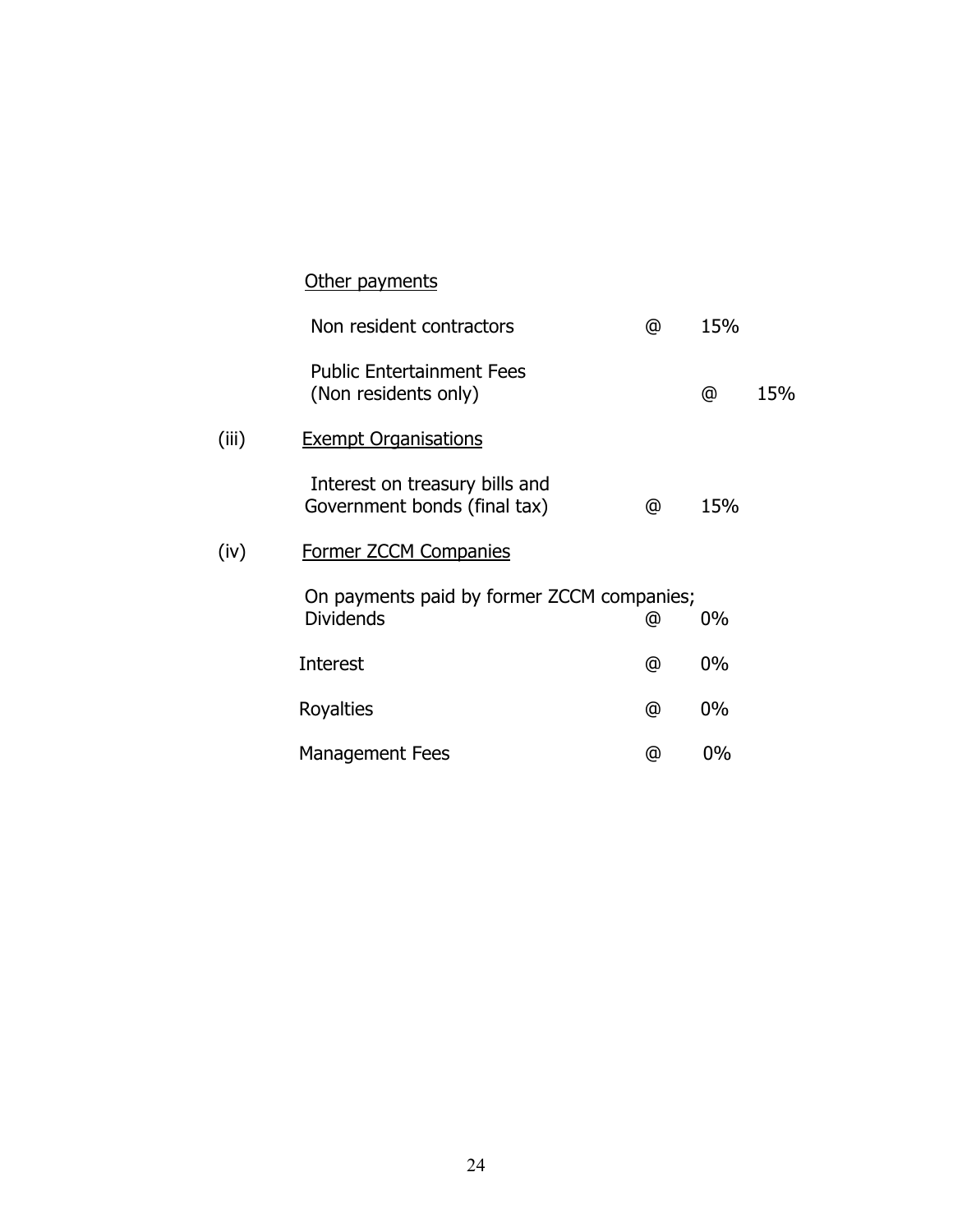#### **5.0 DIRECT TAXES CONTACT ADDRESSES:**

If you have any problems concerning your taxes, please contact the Advice Centres or your nearest Direct Tax Office at the following addresses:

- 1. Advice Centre 2. Assistant Commissioner Private Bag W136 P.O. Box 31926 LUSAKA LUSAKA Tel: 226227/236227 Tel: 221497 Fax 222717
- 3. Assistant Commissioner 4. Assistant Commissioner P.O. Box 31936 P.O. Box 31988 LUSAKA LUSAKA
- 5. Assistant Commissioner 6. Assistant **Commissioner** Ndola Tax Office **Kitwe Tax Office**  P.O. Box 70181 P.O. Box 20855 NDOLA KITWE Tel: 02- 614694 Tel: 02-230362 Fax: 02- 614096 Fax:02-229942
- 7. Assistant Commissioner 8. Assistant Commissioner P.O Box 35710 P.O. Box 33675 LUSAKA LUSAKA Telefax: 01-224935 Telefax: 01-235252 Fax: 01- 224935
- 9. Assistant Commissioner 10. Senior Inspector International & Coordination The Kabwe Tax Office
- 2<sup>nd</sup> Floor Revenue House Lusaka "A" Tax Office
- Lusaka "B" Tax Office Lusaka "C" Tax Office Tel: 221496 Telefax: 01-236892

- Lusaka Taxes Central Unit **Direct Taxes Inv. Unit** 
	-